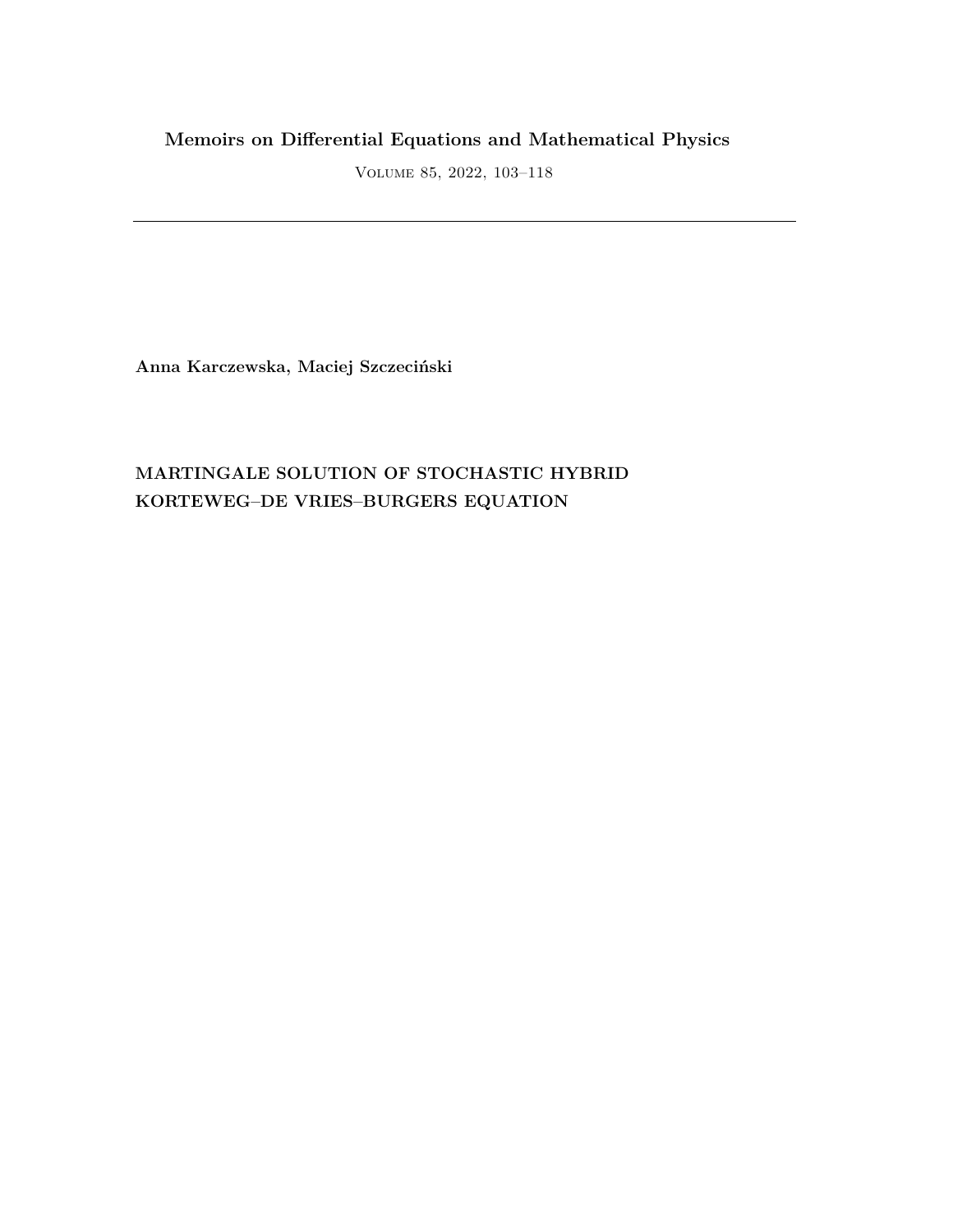**Abstract.** In the paper, we consider a stochastic hybrid Korteweg–de Vries–Burgers type equation with multiplicative noise in the form of cylindrical Wiener process. We prove the existence of a martingale solution to the equation studied. The proof of the existence of the solution is based on two approximations of the considered problem and the compactness method. First, we introduce an auxiliary problem corresponding to the equation studied. Then, we prove the existence of a martingale solution to this problem. Finally, we show that the solution of the auxiliary problem converges, in some sense, coincides to the solution of the equation under consideration.

#### **2010 Mathematics Subject Classification.** 93B05, 93C25, 45D05, 47H08, 47H10.

**Key words and phrases.** KdV equation, Burgers equation, mild solution.

რეზიუმე. ნაშრომში განხილულია სტოქასტური ჰიბრიდული კორტევეგ-დე ფრიზ-ბურგერსის ტიპის განტოლება მულტიპლიკატიური ხმაურით ცილინდრული ვინერის პროცესის ფორმით. დამტკიცებულია ამ განტოლების მარტინგალური ამონახსნის არსებობა, რომელიც დაფუძნებუ<del>-</del> ლია განხილული ამოცანის ორ მიახლოებასა და კომპაქტურობის მეთოდზე. თავდაპირველად შემოყვანილია დამხმარე ამოცანა, რომელიც შეესაბამება შესასწავლ განტოლებას. შემდეგ, დამტკიცებულია ამ ამოცანის მარტინგალური ამონახსნის არსებობა. და ბოლოს, ნაჩვენებია, რომ დამხმარე ამოცანის ამონახსნი გარკვეული აზრით ემთხვევა განხილული განტოლების  $\delta$ dmblbob.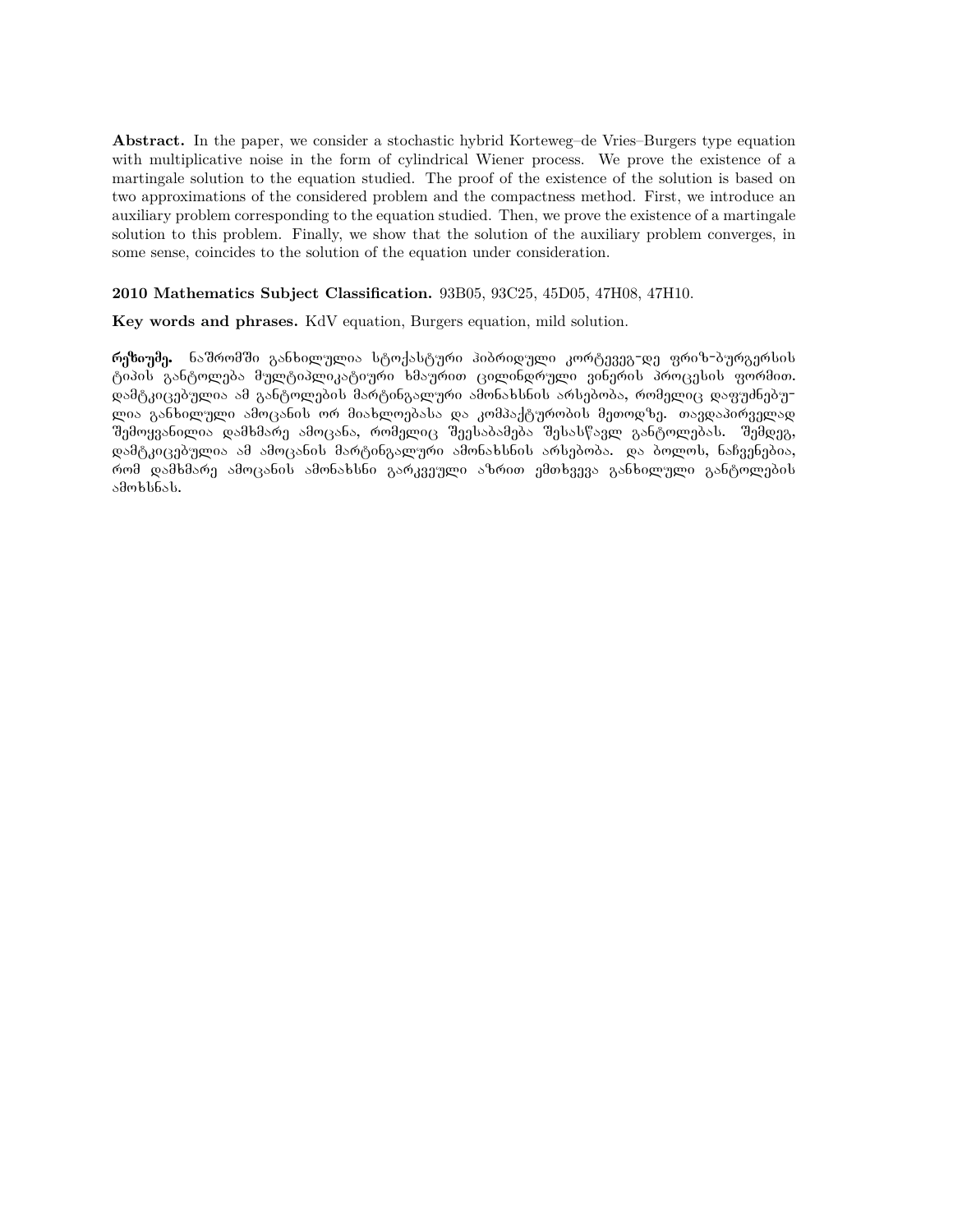### **1 Introduction**

The deterministc hybrid Korteweg–de Vries–Burgers (hKdVB) equation has been derived by Misra, Adhikary and Shuka [10] and by Elkamash and Kourakis [5] in the context of shock excitations in multicomponent plasma. The hKdVB equation derived in stretched coordinates  $\xi = \epsilon^{\frac{1}{2}}(x - vt)$ ,  $\tau = \epsilon^{\frac{3}{2}}t$  (*v* is the phase velocity of the wave) has the form

$$
u_{\tau} + Au u_{\xi} + Bu_{3\xi} = Cu_{2\xi} - Du.
$$
\n(1.1)

In (1.1),  $u(\xi, \tau)$  represents electrostatic potential or electric field pulse in the reference frame moving with the velocity *v*. Indices denote partial derivatives, that is,  $u_{\tau} = \partial u / \partial \tau$ ,  $u_{2\xi} = \partial^2 u / \partial \xi^2$  and so on. The constants A, B, C, D are related to the parameters describing properties of plasma [5, Eq. (27)].

Although equation (1.1) was derived for dissipative dispersive waves in multicomponent plasma, it can be applied in several other physical systems, e.g., surface water waves and the motion of optical impulses in fibers. For some particular values of constants *A*, *B*, *C*, *D*, the hKdVB equation (1.1) reduces to the particular cases:

- the Korteweg–de Vries equation, when  $C = D = 0$ ;
- the damped (dissipative) KdV equation, when  $C = 0$ ;
- the Burgers equation, when  $B = D = 0$ ;
- the KdV–Burgers equation, when  $D=0$ ;
- the damped Burgers equation, when  $B=0$ .

The term with  $A \neq 0$  introduces nonlinearity that with  $B \neq 0$  is responsible for dispersion,  $C \neq 0$ supplies diffusive term and  $D \neq 0$  introduces damping. All equations of these kinds were widely studied 30-40 years ago, and most of physical ideas have been already understood (see, e.g., Lev Ostrovsky's book [11] and the references therein). On the other hand, during the last few years, one can observe renewal of interest in this field, mostly due to the extensions to higher order equations.

Studies of the full generalized hybrid KdB–Burgers equation (1.1) have appeared in the physical literature only in [5,10]. Some approximate analytic solutions and several cases of numerical solutions to (1.1) were subjects of recent studies in [6].

The paper deals with a stochastic hybrid Korteweg–de Vries–Burgers type equation. The presence of stochastic noise has deep physical grounds. In the case of waves in plasma, it can be caused by thermal fluctuations, whereas in the case of water surface waves, by air pressure fluctuations due to the wind. To the best of our knowledge, our paper is the first one which deals with the stochastic hKdVB equation.

The main result of the paper, Theorem 2.1, supplies the existence of a martingale solution to equation (2.1), which is the stochastic version of equation (1.1).

The idea of the proof of the existence of a martingale solution to  $(2.1)$  consists in the following. First, we introduce an auxiliary problem (2.6) which we can call *ε*-approximation of equation (2.1). Then, in Lemma 2.1, we prove that problem (2.6) has a martingale solution. Here we use the Galerkin approximation  $(4.1)$  of  $(2.6)$  and the tightness of the family of distributions of the solutions to the approximation (4.1). Next, in Lemma 2.2, we show two estimates used in the proof of Theorem 2.1. Lemma 2.3 guarantees the tightness of the family of distributions of solutions to problem (2.6) in a proper space. Finally, we prove that the solution to (2.6) converges, in some sense, to the solution of equation (2.1).

The paper is organized as follows.

In Section 2, we define the martingale solution to some kind of stochastic hybrid Korteweg–de Vries–Burgers equation (2.1) with a multiplicative Wiener noise on the interval [0*, T*]. Then we formulate and prove Theorem 2.1. In the proof, some methods introduced in [7] and extended in [4] have been adapted to the problem under consideration.

In Section 3, Lemmas 2.2 and 2.3 used in the proof of Theorem 2.1 are proved. Lemma 2.2 contains a version of estimates which are analogous to those presented in [4] and [7].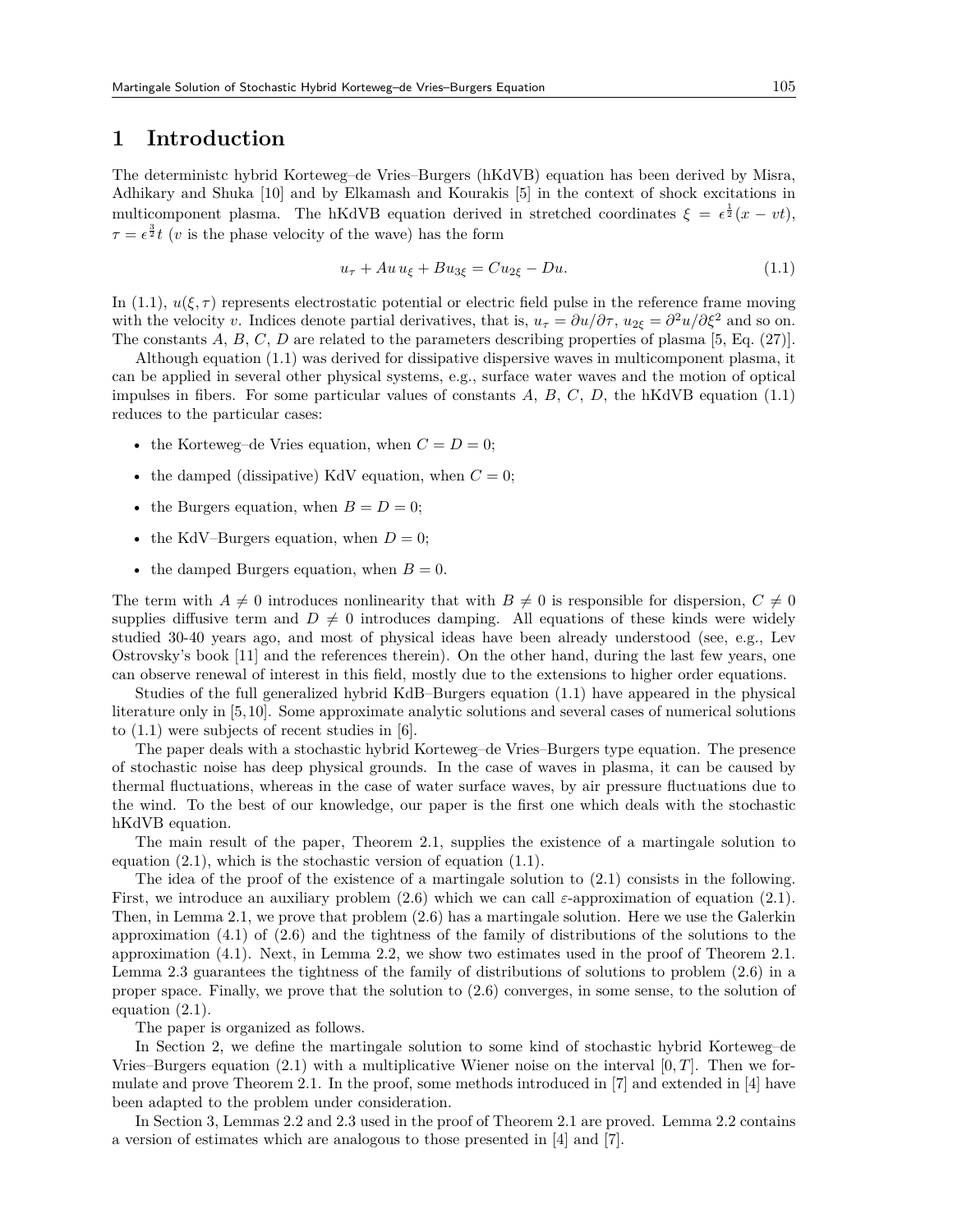In Section 4, we give the detailed proof of Lemma 2.1. This lemma formulates the sufficient conditions for the existence of martingale solutions for *m*-dimensional Galerkin approximation of Korteweg–de Vries–Burgers equation with a multiplicative Wiener noise for arbitrary  $m \in N$ .

### **2 Existence of martingale solution**

Denote  $X := [x_1, x_2] \subset \mathbb{R}$ , where  $-\infty < x_1 < 0 < x_2 < \infty$ . We consider the following initial value problem for the hybrid Korteweg–de Vries–Burgers type equation

$$
\begin{cases} du(t,x) + \left( Au(t,x)u_x(t,x) + Bu_{3x}(t,x) - Cu_{2x}(t,x) + Du(t,x) \right) dt = \Phi(u(t,x)) dW(t), \\ u(0,x) = u_0(x), \ \ x \in X, \ \ t \ge 0. \end{cases} \tag{2.1}
$$

In (2.1),  $W(t)$ ,  $t \geq 0$ , is a cylindrical Wiener process on  $L^2(X)$ . We define *W* by setting  $W(t)$  = ∑ *i∈*N  $\beta_i(t) e_i$ , where  $\{e_i\}_{i\in\mathbb{N}}$  denotes a basis on  $L^2(X)$  and  $\{\beta_i\}_{i\in\mathbb{N}}$  is a family of real Brownian motions, mutually independent in a fixed probability space  $(\Omega, \mathcal{F}, \{\mathcal{F}_t\}_{t\geq0}, \mathbb{P})$  (see [3,8]). The series defining the process W does not converge in  $L^2(X)$ , but it is convergent in any Hilbert space U such that the embedding  $L^2(X) \subset U$  is Hilbert–Schmidt.

The initial condition  $u_0 \in L^2(X)$  is a deterministic real-valued function. In (2.1),  $u(\omega, \cdot, \cdot)$ :  $\mathbb{R}_+ \times \mathbb{R} \to \mathbb{R}$  for all  $\omega \in \Omega$ . We assume that there exists  $\lambda_X > 0$  such that

$$
|u(t,x)| < \lambda_X < \infty \quad \text{for all} \quad t \in \mathbb{R}_+ \quad \text{and all} \quad x \in X. \tag{2.2}
$$

This assumption reflects the finiteness of the solutions to the deterministic equation (1.1) on a finite interval  $X$  (see, e.g.,  $[6, 10]$ ).

By  $H^1(X)$ ,  $H^2(X)$ ,  $H^s(X)$ ,  $s < 0$ , we denote the Sobolev spaces according to definitions in [1]. We assume that  $\Phi$  is a continuous mapping from  $H^2(X)$  to  $L_2^0(L^2(X))$ , the space of Hilbert–Schmidt operators from  $L_2(X)$  to itself. Moreover, we assume that  $\Phi$  is such that there exist the constants  $\kappa_1, \kappa_2 > 0$  satisfying

$$
\|\Phi(u(x))\|_{L_0^2(L^2(X))} \le \kappa_1 \min\left\{|u(x)|^2_{L^2(X)}, |u(x)|_{L^2(X)}\right\} + \kappa_2 \text{ for any } u \in H^2(X),\tag{2.3}
$$

and that there exist the functions  $a, b \in L^2(X)$  with a compact support such that the mapping

$$
u \longmapsto (\Phi(u)a, \Phi(u)b)_{L^2(X)} \text{ is continuous in } L^2(X). \tag{2.4}
$$

**Definition 2.1.** We say that problem (2.1) has a **martingale solution** on the interval [0*, T*], 0 *< T <*  $\infty$ , if there exists a stochastic basis  $(\Omega, \mathcal{F}, \{\mathcal{F}_t\}_{t\geq 0}, \mathbb{P}, \{W_t\}_{t\geq 0})$ , where  $\{W_t\}_{t\geq 0}$  is a cylindrical Wiener process, and there exists the process  $\{u(t,x)\}_{t>0}$  adapted to the filtration  $\{\mathscr{F}_t\}_{t>0}$  with trajectories in the space

$$
L^{\infty}(0,T;L^{2}(X))\cap L^{2}(0,T;L^{2}(X))\cap C(0,T;H^{s}(X)), s<0, \mathbb{P}\text{-a.s.},
$$

such that

$$
\langle u(t,x);v(x)\rangle + \int_{0}^{t} \langle Au(t,x)u_x(t,x) + Bu_{3x}(t,x) - Cu_{2x}(t,x) + Du(t,x);v(x)\rangle ds
$$
  

$$
= \langle u_0(x);v(x)\rangle + \langle \int_{0}^{t} \Phi(u(s,x)) dW(s);v(x)\rangle, \quad \mathbb{P}\text{-a.s.},
$$

for all  $t \in [0, T]$  and  $v \in H^1(X)$ .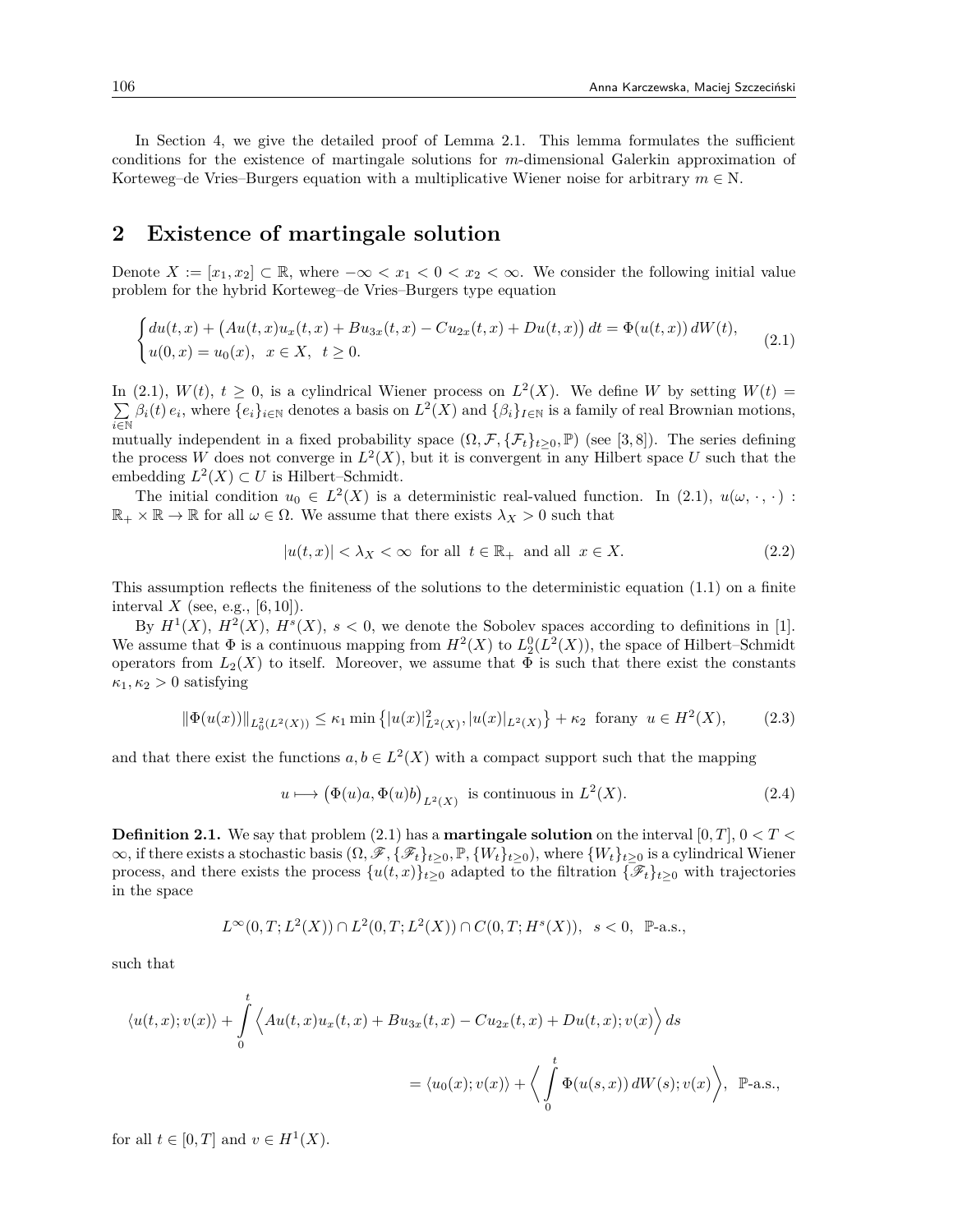In our consideration we assume that the coefficients of equation (2.1) satisfy the following condition:

$$
B, C, D \ge 0 \quad \text{with} \quad 3B \ge A + 1. \tag{2.5}
$$

The physical sense of the coefficients *A*, *B*, *C*, *D* and the fact that *A* can be positive or negative (see, e.g.,  $[5, 6, 10]$ ) confirm that condition  $(2.5)$  is satisfied for a wide class of physically meaningful equations which contains all particular cases listed in Section 1.

**Theorem 2.1.** *If conditions*  $(2.2)$ *–* $(2.5)$  *hold, then for all real-valued*  $u_0 \in L^2(X)$  *and*  $0 < T < \infty$ *there exists a martingale solution to* (2.1)*.*

*Proof.* Let  $\varepsilon > 0$ . Consider the following auxiliary problem:

$$
\begin{cases} du^{\varepsilon}(t,x) + \left[\varepsilon u^{\varepsilon}_{4x}(t,x) + Au^{\varepsilon}(t,x)u^{\varepsilon}_{x}(t,x) + Bu^{\varepsilon}_{3x}(t,x) - Cu^{\varepsilon}_{2x}(t,x) + Du^{\varepsilon}(t,x)\right]dt \\qquad \qquad = \Phi(u^{\varepsilon}(t,x))\,dW(t), \end{cases} \tag{2.6}
$$

In the proof of the theorem we use the following lemmas.

**Lemma 2.1.** *For any*  $\varepsilon > 0$ *, there exists a martingale solution to problem* (2.6) *if conditions* (2.3)*,* (2.4) *and* (2.5) *hold.*

**Lemma 2.2.** *There exist*  $\varepsilon_0 > 0$  *and*  $\widetilde{C}_1 > 0$  *such that for all*  $\varepsilon \in (0, \varepsilon_0)$ *,* 

$$
\varepsilon \mathbb{E} \left( |u^{\varepsilon}(t,x)|_{L^{2}(0,T;H^{2}(\mathbb{R}))}^{2} \right) \leq \widetilde{C}_{1}.
$$
\n(2.7)

*Moreover, there exist*  $\varepsilon_0 > 0$  *and*  $\widetilde{C}_2(k) > 0$  *such that for all*  $k \in X_k$  *and*  $\varepsilon \in (0, \varepsilon_0)$ *,* 

$$
\mathbb{E}\left(|u^{\varepsilon}(t,x)|_{L^{2}(0,T;H^{1}(-k,k))}^{2}\right) \leq \widetilde{C}_{2}(k),\tag{2.8}
$$

 $where X_k = \{k > 0 : |k| \le \min\{-x_1, x_2\}\}.$ 

**Lemma 2.3.** Let  $\mathscr{L}(u^{\varepsilon})$  denote the family of distributions of the solutions  $u^{\varepsilon}$  to (2.6). Then the *family*  $\mathscr{L}(u^{\varepsilon})$  *is tight in*  $L^2(0,T; L^2(X)) \cap C(0,T; H^{-3}(X)).$ 

Now, in Prohorov's theorem (e.g., see Theorem 5.1 in [2]), we substitute  $S := L^2(0,T; L^2(X)) \cap$  $C(0,T; H^{-3}(X))$  and  $\mathscr{K} := \{ \mathscr{L}(u^{\varepsilon}) \}_{\varepsilon > 0}$ . Since  $\mathscr{K}$  is tight in *S*, it is sequentially compact, so there exists a subsequence of  $\{\mathscr{L}(u^{\varepsilon})\}_{\varepsilon>0}$  converging to some measure  $\mu$  in  $\overline{\mathscr{K}}$ . Because  $\{\mathscr{L}(u^{\varepsilon})\}_{\varepsilon>0}$  is convergent, in Skorohod's theorem (e.g., see Theorem 6.7 in [2]) one can substitute  $\mu_{\varepsilon} := {\{\mathscr{L}(u^{\varepsilon})\}}_{\varepsilon>0}$ and  $\mu := \lim_{\varepsilon \to 0} \mu_{\varepsilon}$ . Then there exist a space  $(\overline{\Omega}, \overline{\mathscr{F}}, {\overline{\mathscr{F}}_t}_{t\geq 0}^{\vee}, \overline{\mathbb{P}})$  and random variables with values in  $L^2(0,T;L^2(X)) \cap C(0,T;H^{-3}(X))$  such that  $\overline{u}^{\varepsilon} \to \overline{u}$  in  $L^2(0,T;L^2(X))$  and  $\overline{u}^{\varepsilon} \to \overline{u}$  in *C*(0, *T*; *H*<sup>−3</sup>(*X*)). Moreover,  $\mathscr{L}(\overline{u}^{\varepsilon}) = \mathscr{L}(u^{\varepsilon})$ .

Then, due to Lemma 2.2, for any  $p \in \mathbb{N}$  there exist the constants  $\widetilde{C}_1(p)$ ,  $\widetilde{C}_2$  such that

$$
\mathbb{E}\left(\sup_{t\in[0,T]}|\overline{u}^{\,\varepsilon}(t,x)|^{2p}_{L^2(X)}\right)\leq \widetilde{C}_1(p),\quad \mathbb{E}\left(|\overline{u}^{\,\varepsilon}(t,x)|^{2}_{L^2(0,T;H^2(X))}\right)\leq \widetilde{C}_2
$$

and  $\overline{u}^{\varepsilon}(t,x) \in L^2(0,T;H^1(-k,k)) \cap L^{\infty}(0,T;L^2(X)),$  P-a.s. Therefore, one can conclude that  $\overline{u}^{\varepsilon} \to \overline{u}$ weakly in  $L^2(\overline{\Omega}, L^2(0,T; H^1(-k,k))).$ 

Let  $x \in \mathbb{R}$  be fixed. Denote

$$
M^{\varepsilon}(t) := u^{\varepsilon}(t, x) - u^{\varepsilon}_{0}(x)
$$
  
+ 
$$
\int_{0}^{t} \left[ \varepsilon u^{\varepsilon}(t, x)_{4x}(t, x) + Au^{\varepsilon}(t, x)u^{\varepsilon}_{x}(t, x) + Bu^{\varepsilon}_{3x}(t, x) - Cu^{\varepsilon}_{2x}(t, x) + Du^{\varepsilon}(t, x) \right] ds,
$$
  

$$
\overline{M}^{\varepsilon}(t) := \overline{u}^{\varepsilon}(t, x) - \overline{u}^{\varepsilon}_{0}(x) + \int_{0}^{t} \left[ A \overline{u}^{\varepsilon}(t, x) \overline{u}^{\varepsilon}_{x}(t, x) + B \overline{u}^{\varepsilon}_{3x}(t, x) - C \overline{u}^{\varepsilon}_{2x}(t, x) + D \overline{u}^{\varepsilon}(t, x) \right] ds.
$$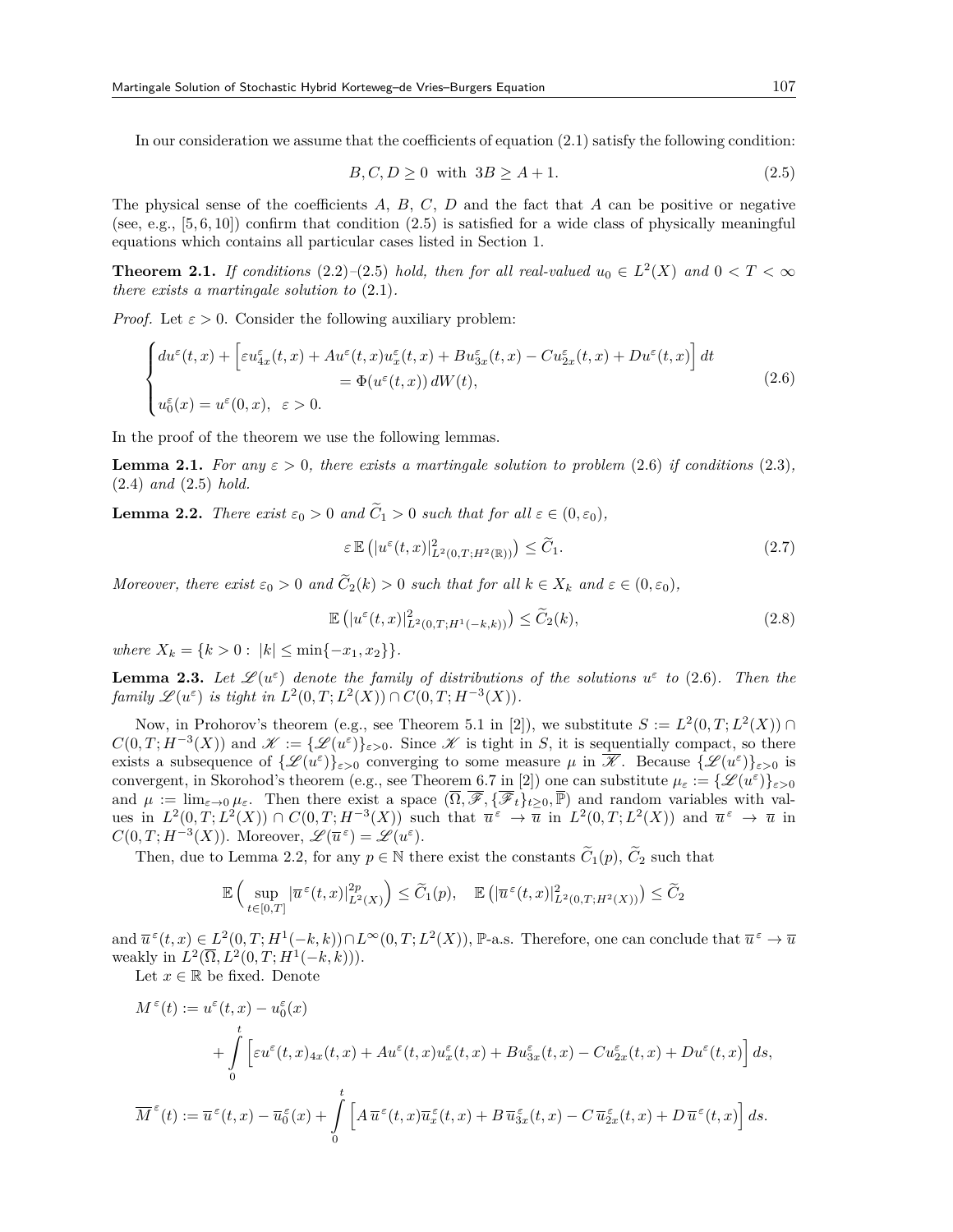Note that

$$
M^{\varepsilon}(t) = u_0^{\varepsilon}(x) - \int_0^t \left[ \varepsilon u^{\varepsilon}(t, x)_{4x}(t, x) + Au^{\varepsilon}(t, x)u_x^{\varepsilon}(t, x) + Bu_{3x}^{\varepsilon}(t, x) - Cu_{2x}^{\varepsilon}(t, x) + Du^{\varepsilon}(t, x) \right] ds
$$
  
+ 
$$
\int_0^t \left( \Phi(u^{\varepsilon}(s, x))) dW(s) - u_0^{\varepsilon}(x) + \int_0^t \left[ Au^{\varepsilon}(t, x)u_x^{\varepsilon}(t, x) + Bu_{3x}^{\varepsilon}(t, x) - Cu_{2x}^{\varepsilon}(t, x) + Du^{\varepsilon}(t, x) \right] ds
$$
  
= 
$$
\int_0^t \left( \Phi(u^{\varepsilon}(s, x))) dW(s).
$$

So,  $M^{\varepsilon}(t)$ ,  $t \geq 0$ , is a square integrable martingale with values in  $L^2(X)$ , adapted to the filtration  $\sigma\{u^{\varepsilon}(s,x), 0 \leq s \leq t\}$  with quadratic variation, equal to

$$
[M^{\,\varepsilon}](t):=\int\limits_0^t\Phi(u^{\varepsilon}(s,x))\big[\Phi(u^{\varepsilon}(s,x))\big]^*\,ds.
$$

In the Doob inequality (e.g., see Theorem 2.2 in [8]), substitute  $M_t := M^{\varepsilon}(t)$  and  $p := 2p$ . Then

$$
\mathbb{E}\left[\left(\sup_{t\in[0,T]}|M^{\varepsilon}(t)|_{L^{2}(X)}^{p}\right)\right] \leq \left(\frac{p}{p-1}\right)^{p}\mathbb{E}\left(|M^{\varepsilon}(T)|_{L^{2}(X)}\right).
$$
\n(2.9)

Assume that  $0 \leq s \leq t \leq T$  and let  $\varphi$  be a bounded continuous function on  $L^2(0, s; L^2(X))$  or  $C(0, s; H^{-3}(X))$ . Let  $a, b \in H_0^3(-k, k)$ ,  $k \in \mathbb{N}$ , be arbitrary and fixed. Since  $M^{\varepsilon}(t)$  is a martingale and  $\mathscr{L}(\overline{u}^{\varepsilon}) = \mathscr{L}(u^{\varepsilon})$ , we have (see [7, pp. 377–378])

$$
\mathbb{E}\left(\langle M^{\varepsilon}(t)-M^{\varepsilon}(s);a\rangle\varphi(u^{\varepsilon}(t,x))\right)=0\;\;\text{and}\;\;\mathbb{E}\left(\langle \overline{M}^{\varepsilon}(t)-\overline{M}^{\varepsilon}(s);a\rangle\varphi(\overline{u}^{\varepsilon}(t,x))\right)=0.
$$

Moreover,

$$
\mathbb{E}\left\{\left[\langle M^{\varepsilon}(t);a\rangle\langle M^{\varepsilon}(t);b\rangle-\langle M^{\varepsilon}(s);a\rangle\langle M^{\varepsilon}(s);b\rangle\right.\right.\left.\left.-\int\limits_{s}^{t}\left\langle\left[\Phi(u^{\varepsilon}(\xi,x))\right]^{*}a;\left[\Phi(u^{\varepsilon}(\xi,x))\right]^{*}b\right\rangle d\xi\right]\varphi(u^{\varepsilon}(t,x))\right\}=0,\mathbb{E}\left\{\left[\langle\overline{M}^{\varepsilon}(t);a\rangle\langle\overline{M}^{\varepsilon}(t);b\rangle-\langle\overline{M}^{\varepsilon}(s);a\rangle\langle\overline{M}^{\varepsilon}(s);b\rangle\right.\left.\left.-\int\limits_{s}^{t}\left\langle\left[\Phi(\overline{u}^{\varepsilon}(\xi,x))\right]^{*}a;\left[\Phi(\overline{u}^{\varepsilon}(\xi,x))\right]^{*}b\right\rangle d\xi\right]\varphi(\overline{u}^{\varepsilon}(t,x))\right\}=0.
$$

Denote

$$
\overline{M}(t) := \overline{u}(t,x) - u_0(x) + \int_0^t \left[ A \overline{u}(t,x) \overline{u}_x(t,x) + B \overline{u}_{3x}(t,x) - C \overline{u}_{2x}(t,x) + D \overline{u}(t,x) \right] ds.
$$

If  $\varepsilon \to 0$ , then  $\overline{M}^{\varepsilon}(t) \to \overline{M}(t)$  and  $\overline{M}^{\varepsilon}(s) \to \overline{M}(s)$ ,  $\overline{\mathbb{P}}$ -a.s. in  $H^{-3}(X)$ . Moreover, since  $\varphi$  is continuous, we have  $\varphi(\overline{u}^{\varepsilon}(s,x)) \to \varphi(\overline{u}(s,x))$ ,  $\overline{\mathbb{P}}$ -a.s. So, if  $\varepsilon \to 0$ , then

$$
\mathbb{E}\left(\left\langle\overline{M}^{\,\varepsilon}(t)-\overline{M}^{\,\varepsilon}(s);a\right\rangle\varphi(\overline{u}^{\,\varepsilon}(t,x))\right)\rightarrow\mathbb{E}\left(\left\langle\overline{M}(t)-\overline{M}(s);a\right\rangle\varphi(\overline{u}(t,x))\right)\!.
$$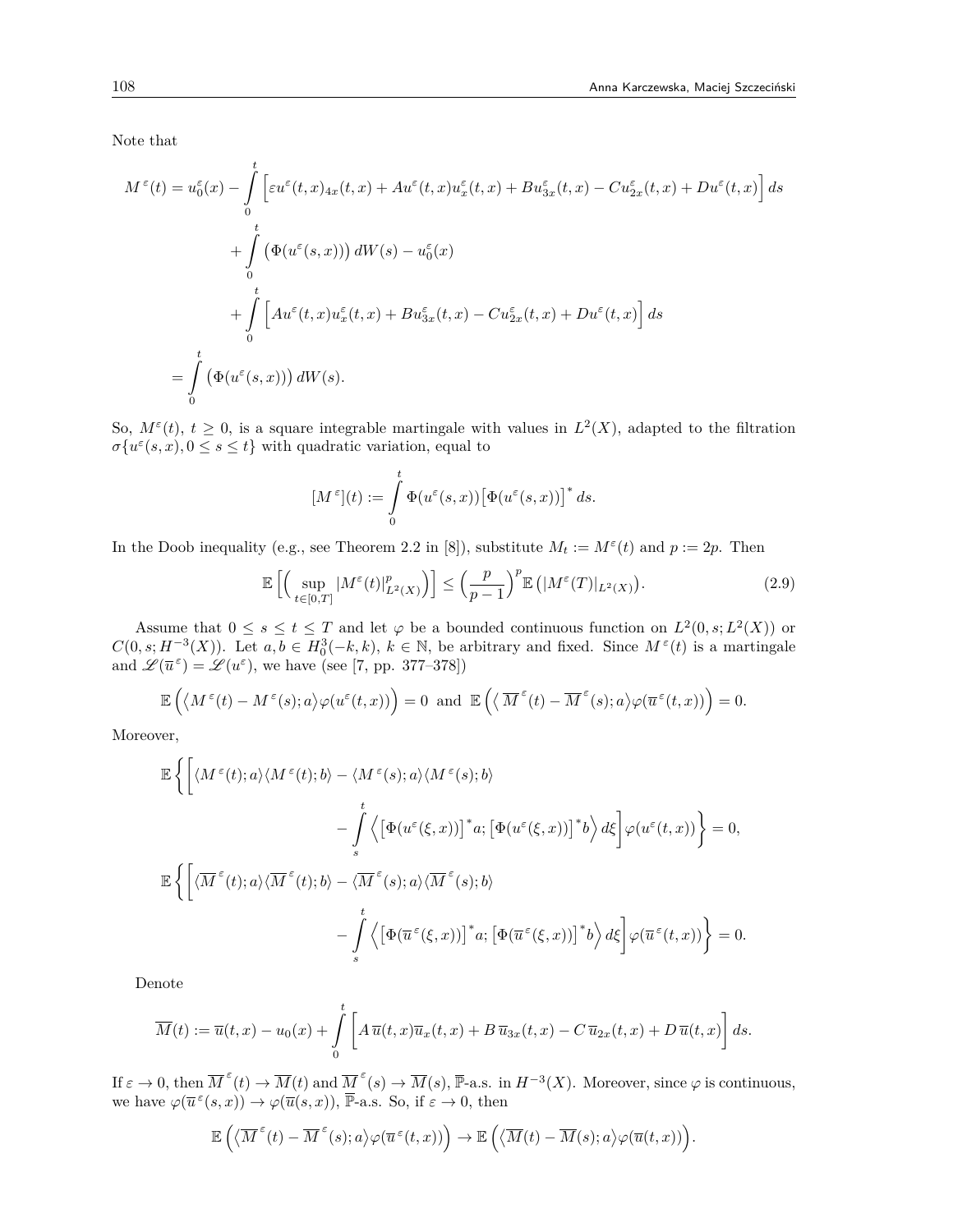Moreover, since  $\Phi$  is a continuous operator in the topology  $L^2(X)$  and (2.9) holds, for  $\varepsilon \to 0$  we have ⟨

$$
\left\langle (\Phi(\overline{u}^{\varepsilon}(s,x)))^*a;(\Phi(\overline{u}^{\varepsilon}(s,x)))^*b \right\rangle \to \left\langle (\Phi(\overline{u}(s,x)))^*a;(\Phi(\overline{u}(s,x)))^*b \right\rangle
$$

and

$$
\mathbb{E}\left\{\left[\langle\overline{M}^{\varepsilon}(t);a\rangle\langle\overline{M}^{\varepsilon}(t);b\rangle-\langle\overline{M}^{\varepsilon}(s);a\rangle\langle\overline{M}^{\varepsilon}(s);b\rangle\right.\right.\left.\quad-\int\limits_{s}^{t}\left\langle\left[\Phi(\overline{u}^{\varepsilon}(s,\xi))\right]^{*}a;\left[\Phi(\overline{u}^{\varepsilon}(s,\xi))\right]^{*}b\right\rangle d\xi\right]\varphi(\overline{u}^{\varepsilon}(t,x))\right\}\\ \longrightarrow\mathbb{E}\left\{\left[\langle\overline{M}(t);a\rangle\langle\overline{M}(t);b\rangle-\langle\overline{M}(s);a\rangle\langle\overline{M}(s);b\rangle\right.\left.\quad-\int\limits_{s}^{t}\left\langle\left[\Phi(\overline{u}(s,\xi))\right]^{*}a;\left[\Phi(\overline{u}(s,\xi))\right]^{*}b\right\rangle d\xi\right]\varphi(\overline{u}(t,x))\right\}.
$$

Then  $\overline{M}(t)$ ,  $t \geq 0$ , is also a square integrable martingale adapted to the filtration  $\sigma \{ \overline{u}(s), 0 \leq s \leq t \}$ with quadratic variation <sup>∫</sup>*<sup>t</sup>* 0  $\Phi(\overline{u}(s,x))(\Phi(\overline{u}(s,x)))^* ds.$ 

In the representation theorem (e.g., see Theorem 8.2 in [3]), substitute

$$
M_t := \overline{M}(t), \quad [M_t] := \int\limits_0^t \Phi(\overline{u}(s,x))(\Phi(\overline{u}(s,x)))^* ds
$$

and

$$
\Phi(s) := \Phi(\overline{u}(s, x)).
$$

Then there exists a process  $\widetilde{M}(t) = \int_{0}^{t} \Phi(\overline{u}(s, x)) dW(s)$  such that  $\widetilde{M}(t) = \overline{M}(t)$ ,  $\overline{\mathbb{P}}$ -a.s., and

$$
\overline{u}(t,x) - u_0(x) + \int_0^t \left[ A \overline{u}(t,x) \overline{u}_x(t,x) + B \overline{u}_{3x}(t,x) - C \overline{u}_{2x}(t,x) + D \overline{u}(t,x) \right] ds
$$

$$
= \int_0^t \Phi(\overline{u}(s,x)) dW(s).
$$

This implies that

$$
\overline{u}(t,x) = u_0(x) - \int_0^t \left[ A\overline{u}(t,x)\overline{u}_x(t,x) + B\overline{u}_{3x}(t,x) - C\overline{u}_{2x}(t,x) + D\overline{u}(t,x) \right] ds
$$

$$
+ \int_0^t \Phi(\overline{u}(s,x)) dW(s).
$$

Thus  $\overline{u}(t, x)$  is a solution to (2.1), which completed the proof of Theorem 2.1.

 $\Box$ 

# **3 Proofs of Lemma 2.2 and Lemma 2.3**

*Proof of Lemma 2.2.* Let  $p : \mathbb{R} \to \mathbb{R}$  be a smooth function satisfying the following conditions:

(i) *p* is increasing on *X*;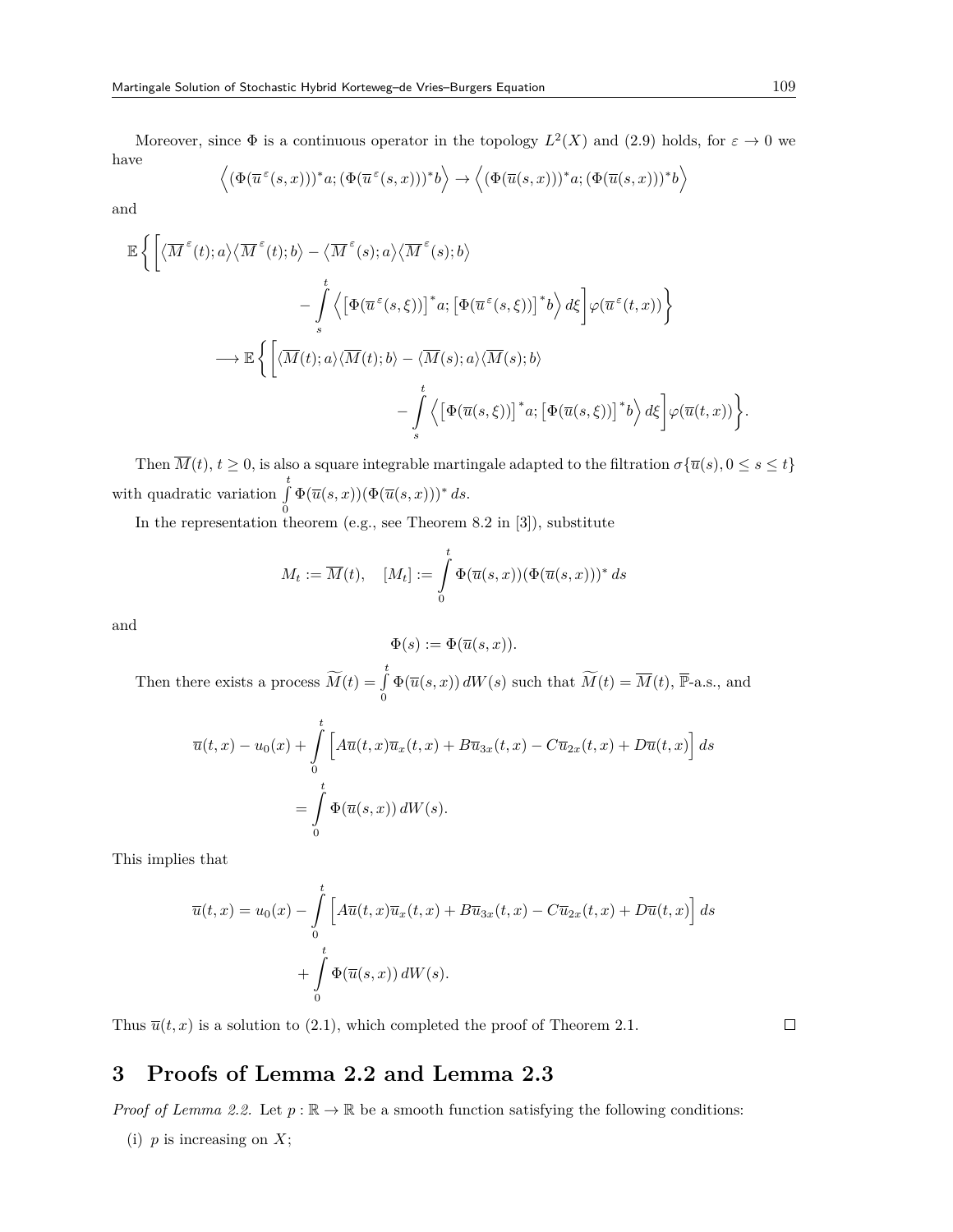- (ii)  $p(x_1) = \delta > 0;$
- (iii)  $p'(x) > \alpha_X$  for all  $x \in X$ ;
- (iv)  $Bp'''(x) + Cp''(x) \le \gamma < -1$  for all  $x \in X$ .

Additionally, let

$$
F(u^{\varepsilon}) := \int\limits_X p(x) (u^{\varepsilon}(x))^2 dx.
$$

Application of the Itô formula for  $F(u^{\varepsilon})$  yields the formula

$$
dF(u^{\varepsilon}(t,x)) = \left\langle F'(u^{\varepsilon}(t,x)); \Phi(u^{\varepsilon}(t,x)) \right\rangle dW(t)
$$
  
 
$$
- \left\langle F'(u^{\varepsilon}(t,x)); \varepsilon u^{\varepsilon}_{4x} + Au^{\varepsilon}(t,x)u^{\varepsilon}_{x}(t,x) + Bu^{\varepsilon}_{3x}(t,x) - Cu^{\varepsilon}_{2x}(t,x) + Du^{\varepsilon}(t,x) \right\rangle dt
$$
  
 
$$
+ \frac{1}{2} \operatorname{Tr} \left\{ F''(u^{\varepsilon}(t,x)) \Phi(u^{\varepsilon}(t,x)) \left[ \Phi(u^{\varepsilon}(t,x)) \right]^{*} \right\} dt,
$$

where

$$
\left\langle F'(u^{\varepsilon}(t,x));v(t,x)\right\rangle=2\int\limits_Xp(x)u^{\varepsilon}(t,x)v(t,x)\,dx\;\;\text{and}\;\;F'(u^{\varepsilon}(t,x))v(t,x)=2p(x)v(t,x).
$$

We use the following auxiliary result.

**Lemma 3.1** ([4, p. 242]). *There exist the positive constants*  $C_1$ ,  $C_2$ ,  $C_3$  *such that* 

$$
\int_{X} p(x)u^{\varepsilon}(t,x)u^{\varepsilon}_{4x}(t,x) dx \geq \frac{1}{2} \int_{X} p(x)[u^{\varepsilon}_{2x}(t,x)]^{2} dx - C_{1}|u^{\varepsilon}(t,x)|_{L^{2}(X)}^{2}
$$
\n
$$
- C_{2} \int_{X} p'(x)[u_{x}(t,x)]^{2} dx;
$$
\n
$$
\int_{X} p(x)u^{\varepsilon}(t,x)u^{\varepsilon}_{3x}(t,x) dx = \frac{3}{2} \int_{X} p'(x)[u^{\varepsilon}_{x}(t,x)]^{2} dx - \frac{1}{2} \int_{X} p'''(x)[u(t,x)]^{2} dx;
$$
\n
$$
\int_{X} p(x)[u^{\varepsilon}(t,x)]^{2} u^{\varepsilon}_{x}(t,x) dx \geq -C_{3} \left(1+|u^{\varepsilon}(t,x)|_{L^{2}(X)}^{\beta}\right) - \frac{1}{2} \int_{X} p'(x)[u_{x}(t,x)]^{2} dx.
$$

Similarly, as in Lemma 3.1, one has

$$
\int\limits_X p(x)u^{\varepsilon}(t,x)u^{\varepsilon}_{2x}(t,x)\,dx = \frac{1}{2}\int\limits_X p''(x)[u^{\varepsilon}(t,x)]^2\,dx - \int\limits_X p(x)[u_x(t,x)]^2\,dx.
$$

These estimations imply

$$
\left\langle F'(u^{\varepsilon}(t,x)); \varepsilon u_{4x}^{\varepsilon}(t,x) + Au^{\varepsilon}(t,x)u_{x}^{\varepsilon}(t,x) + Bu_{3x}^{\varepsilon}(t,x) - Cu_{2x}^{\varepsilon}(t,x) + Du^{\varepsilon}(t,x) \right\rangle
$$
  
\n
$$
\geq \varepsilon \int_{X} p(x)[u_{2x}^{\varepsilon}(t,x)]^{2} dx - 2\varepsilon C_{1}|u^{\varepsilon}(t,x)|_{L^{2}(X)}^{2} - 2\varepsilon C_{2} \int_{X} p'(x)[u_{x}(t,x)]^{2} dx
$$
  
\n
$$
+ 3B \int_{X} p'(x)[u_{x}^{\varepsilon}(t,x)]^{2} dx - B \int_{X} p'''(x)[u^{\varepsilon}(t,x)]^{2} dx - 2AC_{3}(1 + |u^{\varepsilon}(t,x)|_{L^{2}(X)}^{6})
$$
  
\n
$$
- A \int_{X} p'(x)[u_{x}(t,x)]^{2} dx - C \int_{X} p''(x)[u^{\varepsilon}(t,x)]^{2} dx
$$
  
\n
$$
+ 2C \int_{X} p(x)[u_{x}(t,x)]^{2} dx + 2D \int_{X} p(x)[u(t,x)]^{2} dx
$$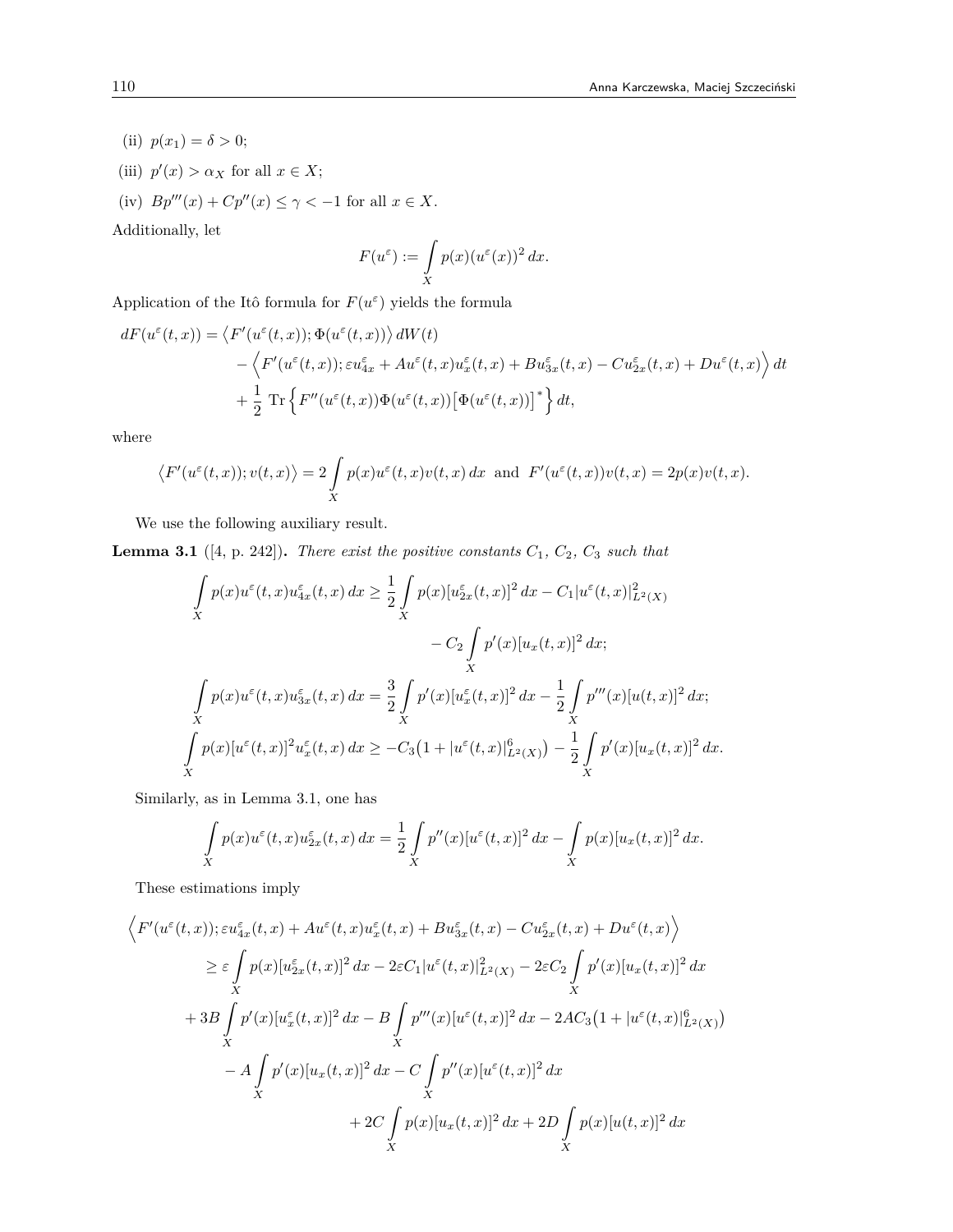$$
\geq \varepsilon \int_{X} p(x) [u_{2x}^{\varepsilon}(t,x)]^{2} dx - 2\varepsilon C_{1} |u^{\varepsilon}(t,x)|_{L^{2}(X)}^{2} + (3B - A - 2\varepsilon C_{2})C_{2} \int_{X} p'(x) [u_{x}(t,x)]^{2} dx
$$
  

$$
- \int_{X} [B p'''(x) + C p''(x)] [u^{\varepsilon}(t,x)]^{2} dx - 2AC_{3} (1 + |u^{\varepsilon}(t,x)|_{L^{2}(X)}^{6})
$$
  

$$
\geq \varepsilon \int_{X} p(x) [u_{2x}^{\varepsilon}(t,x)]^{2} dx + (3B - A - 2\varepsilon C_{2}) \int_{X} p'(x) [u_{x}(t,x)]^{2} dx
$$
  

$$
- (\gamma + 2\varepsilon C_{1}) |u^{\varepsilon}(t,x)|_{L^{2}(X)}^{2} - 2AC_{3} (1 + |u^{\varepsilon}(t,x)|_{L^{2}(X)}^{6}).
$$

Let  $\varepsilon \le \min\{\frac{3B-A-1}{2C_2}, -\frac{1+\gamma}{2C_1}\}$ . Then

$$
\left\langle F'(u^{\varepsilon}(t,x)); \varepsilon u^{\varepsilon}_{4x}(t,x) + Au^{\varepsilon}(t,x)u^{\varepsilon}_{x}(t,x) + Bu^{\varepsilon}_{3x}(t,x) - Cu^{\varepsilon}_{2x}(t,x) + Du^{\varepsilon}(t,x) \right\rangle
$$
  
\n
$$
\geq \varepsilon \int_{X} p(x)[u^{\varepsilon}_{2x}(t,x)]^{2} dx + \int_{X} p'(x)[u_{x}(t,x)]^{2} dx + |u^{\varepsilon}(t,x)|^{2}_{L^{2}(X)} - 2AC_{3}(1 + |u^{\varepsilon}(t,x)|^{6}_{L^{2}(X)})
$$
  
\n
$$
\geq \varepsilon \int_{X} p(x)[u^{\varepsilon}_{2x}(t,x)]^{2} dx + \int_{X} p'(x)[u_{x}(t,x)]^{2} dx - 2AC_{3}(1 + |u^{\varepsilon}(t,x)|^{6}_{L^{2}(X)}). \quad (3.1)
$$

Let  $\{e_i\}_{i\in\mathbb{N}}$  be an orthonormal basis in  $L^2(X)$ . Then there exists a constant  $C_4 > 0$  such that

$$
\operatorname{Tr}\left(F''(u)\Phi(u)[\Phi(u)]^*\right) = 2\sum_{i\in\mathbb{N}} \int_{X} p(x) \left|\Phi(u^{\varepsilon}(t,x))e_i(x)\right|^2 dx
$$
  

$$
\leq C_4 \left|\Phi(u^{\varepsilon}(t,x))\right|_{L_0^2(L^2(X))}^2 \leq C_4 \left(\kappa_1 |u^{\varepsilon}(t,x)|_{L^2(X)}^2 + \kappa_2\right)^2.
$$
 (3.2)

From  $(3.1)$  and  $(3.2)$ , we have

$$
\mathbb{E} F(u^{\varepsilon}(t,x)) \le F(u_0^{\varepsilon}) - \varepsilon \mathbb{E} \int_0^t \int_X p(x) [u_{2x}^{\varepsilon}(t,x)]^2 dx dt - \mathbb{E} \int_0^t \int_X p'(x) [u_x(t,x)]^2 dx dt
$$
  
+ 
$$
2AC_3 \mathbb{E} \int_0^t \left(1 + |u^{\varepsilon}(t,x)|_{L^2(X)}^6\right) dt + C_4 \mathbb{E} \left(\kappa_1 |u^{\varepsilon}(t,x)|_{L^2(\mathbb{R})}^2 + \kappa_2\right)^2.
$$

Thus

$$
\mathbb{E} F(u^{\varepsilon}(t,x)) + \varepsilon \mathbb{E} \int_{0}^{t} \int_{X} p(x)[u^{\varepsilon}_{2x}(t,x)]^{2} dx dt + \mathbb{E} \int_{0}^{t} \int_{X} p'(x)[u_{x}(t,x)]^{2} dx dt
$$
  
\n
$$
\leq F(u^{\varepsilon}_{0}) + 2AC_{3} \mathbb{E} \int_{0}^{t} \left(1 + |u^{\varepsilon}(t,x)|_{L^{2}(X)}^{\varepsilon}\right) dt + C_{4} \mathbb{E} \left(\kappa_{1} |u^{\varepsilon}(t,x)|_{L^{2}(\mathbb{R})}^{2} + \kappa_{2}\right)^{2}
$$
  
\n
$$
\leq F(u^{\varepsilon}_{0}) + 2AC_{3} \mathbb{E} \int_{0}^{T} \left(1 + |u^{\varepsilon}(t,x)|_{L^{2}(X)}^{\varepsilon}\right) dt + C_{4} \mathbb{E} \left(\kappa_{1} |u^{\varepsilon}(t,x)|_{L^{2}(\mathbb{R})}^{2} + \kappa_{2}\right)^{2}
$$
  
\n
$$
\leq F(u^{\varepsilon}_{0}) + 2AC_{3} \mathbb{E} \int_{0}^{T} \left(1 + C_{5}\right) dt + C_{6} = F(u^{\varepsilon}_{0}) + 2AC_{3}T(1 + C_{5}) + C_{6} \leq C_{7}.
$$

Let  $\varepsilon_0>0$  be fixed. Then for all  $0<\varepsilon<\varepsilon_0,$  one has

$$
\varepsilon \mathbb{E} \left( |u^{\varepsilon}(t,x)|_{L^{2}(0,T;H^{2}(X))}^{2} \right) = \varepsilon \mathbb{E} \int_{0}^{T} \int_{X} [u^{\varepsilon}(t,x)]^{2} dx dt + \varepsilon \mathbb{E} \int_{0}^{T} \int_{X} [u^{\varepsilon}_{2x}(t,x)]^{2} dx dt
$$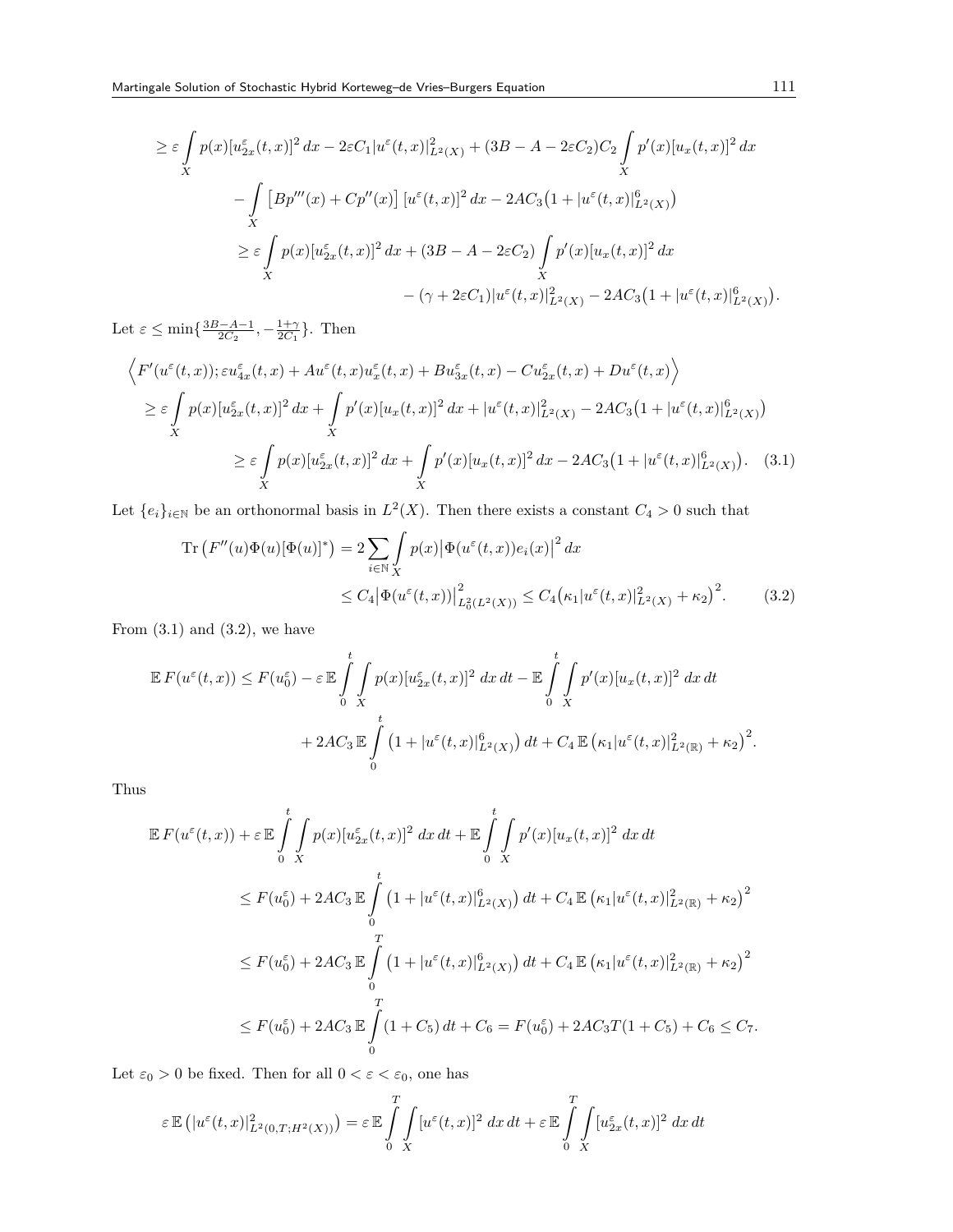$$
\leq \varepsilon C_8 + \varepsilon \mathbb{E} \int_{0}^{T} \int_{X} [u_{2x}^{\varepsilon}(t,x)]^2 dx dt = \varepsilon C_8 + \varepsilon \mathbb{E} \int_{0}^{T} \int_{X} \frac{1}{p(x)} p(x) [u_{2x}^{\varepsilon}(t,x)]^2 dx dt
$$
  
\n
$$
\leq \varepsilon C_8 + \varepsilon \mathbb{E} \int_{0}^{T} \int_{X} \frac{1}{\delta} p(x) [u_{2x}^{\varepsilon}(t,x)]^2 dx \leq \varepsilon C_8 + \frac{1}{\delta} \varepsilon \mathbb{E} \int_{0}^{T} \int_{X} p(x) [u_{2x}^{\varepsilon}(t,x)]^2 dx
$$
  
\n
$$
\leq \varepsilon C_8 + \frac{1}{\delta} C_7 \leq C_9 (\varepsilon + \frac{1}{\delta}) \leq C_9 (\varepsilon_0 + \frac{1}{\delta}),
$$

which proves formula (2.7). Moreover, we have

$$
\mathbb{E} \left( |u^{\varepsilon}(t,x)|_{L^{2}(0,T;H^{1}(-k,k))}^{2} \right)
$$
\n
$$
= \mathbb{E} \int_{0}^{T} \int_{-k}^{k} [u^{\varepsilon}(t,x)]^{2} dx dt + \mathbb{E} \int_{0}^{T} \int_{-k}^{k} [u^{\varepsilon}_{x}(t,x)]^{2} dx dt \leq C_{10} + \mathbb{E} \int_{0}^{T} \int_{-k}^{k} [u^{\varepsilon}_{x}(t,x)]^{2} dx
$$
\n
$$
\leq C_{10} + \mathbb{E} \int_{0}^{T} \int_{X} [u^{\varepsilon}_{x}(t,x)]^{2} dx \leq C_{10} + \mathbb{E} \int_{0}^{T} \int_{X} \frac{1}{p'(x)} p'(x) [u^{\varepsilon}_{x}(t,x)]^{2} dx.
$$

Since  $p'(x)$  is bounded from below on every compact set *X* by a positive number  $\alpha_X > 0$ , we have

$$
\mathbb{E}\left(|u^{\varepsilon}(t,x)|^{2}_{L^{2}(0,T;H^{1}(-k,k))}\right) \leq C_{10} + \frac{1}{\alpha_{X}}\mathbb{E}\int_{0}^{T}\int_{X}p'(x)[u^{\varepsilon}_{x}(t,x)]^{2} dx \leq C_{10} + \frac{1}{\alpha_{X}}C_{7} \leq C_{11}.
$$

This proves inequality (2.8).

*Proof of Lemma 2.3.* Let  $k \in X_k$  be arbitrary and fixed and let  $0 < \varepsilon < \varepsilon_0 \leq 1$ . Then

$$
u^{\varepsilon}(t,x) = u_0^{\varepsilon}(x) - \int_0^t \left[ \varepsilon u_{4x}^{\varepsilon}(t,x) + Au^{\varepsilon}(t,x)u_x^{\varepsilon}(t,x) + Bu_{3x}^{\varepsilon}(t,x) - Cu_{2x}^{\varepsilon}(t,x) + Du^{\varepsilon}(t,x) \right] ds
$$
  
+ 
$$
\int_0^t \left( \Phi(u^{\varepsilon}(s,x)) \right) dW(s).
$$
 (3.3)

Denote:

$$
J_1 := u_0^{\varepsilon}(x); \quad J_2 := -\varepsilon \int_0^t u_{4x}^{\varepsilon}(t, x) \, ds; \quad J_3 := -A \int_0^t u^{\varepsilon}(s, x) u_x^{\varepsilon}(s, x) \, ds; \quad J_4 := -B \int_0^t u_{3x}^{\varepsilon}(t, x) \, ds;
$$

$$
J_5 := C \int_0^t u_{2x}^{\varepsilon}(t, x) \, ds; \quad J_6 := -D \int_0^t u^{\varepsilon}(t, x) \, ds; \quad J_7 := \int_0^t \left( \Phi(u^{\varepsilon}(s, x)) \right) dW(s).
$$

Now, we start estimating the above terms.

From the assumption,

$$
\mathbb{E}\,|J_1|_{W^{1,2}(0,T;H^{-2}(-k,k))}^2=C_1,
$$

where  $C_1 > 0$ .

Next, there exists a constant  $C_2 > 0$  such that

$$
|-\varepsilon u_{4x}^\varepsilon(t,x)|_{H^{-2}(-k,k)}=\varepsilon |u_{4x}^\varepsilon(t,x)|_{H^{-2}(-k,k)}\leq C_2\varepsilon |u^\varepsilon(s,x)|_{H^2(-k,k)}.
$$

$$
\Box
$$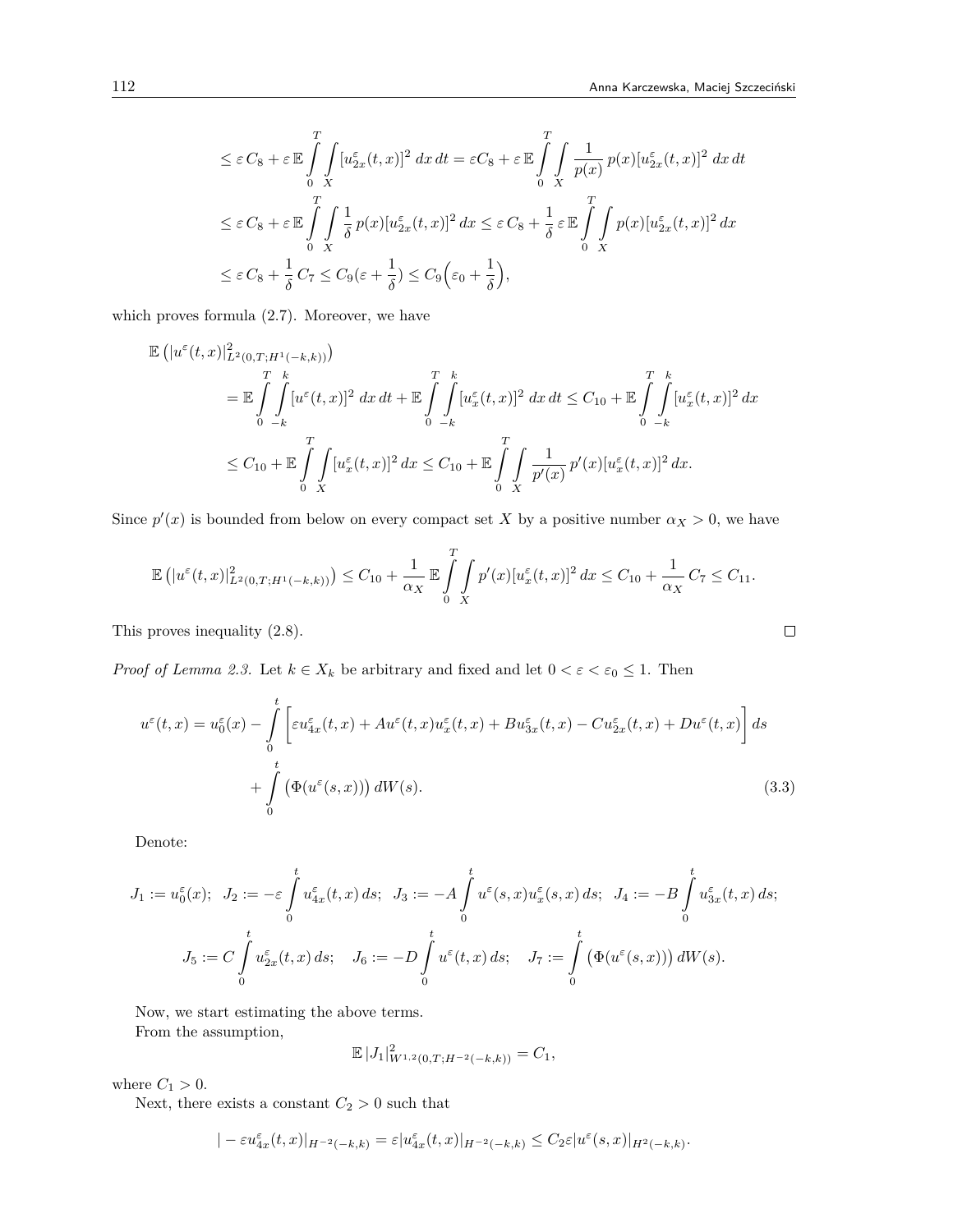So, due to Lemma 2.2, there exists a constant  $C_3(k) > 0$  such that

$$
\mathbb{E} |-\varepsilon u_{4x}^{\varepsilon}(t,x)|_{L^{2}(0,T;H^{-2}(-k,k))}^{2}
$$
\n
$$
=\mathbb{E} \int_{0}^{T} |-\varepsilon u_{4x}^{\varepsilon}(t,x)|_{H^{-2}(-k,k)}^{2} ds \leq C_{2}^{2} \varepsilon^{2} \mathbb{E} \int_{0}^{T} |u^{\varepsilon}(s,x)|_{H^{2}(-k,k)}^{2} ds \leq C_{3}(k).
$$

Therefore we can write

$$
\mathbb{E} |J_2|_{W^{1,2}(0,T,H^{-2}(-k,k))}^2 \leq C_4(k),
$$

where  $C_4(k) > 0$ .

Now, we use the following result from [4].

**Lemma 3.2** (  $[4, p. 243]$ ). *There exists a constant*  $C_5(k)$  *such that the following inequality holds:* 

$$
|u^\varepsilon(s,x)u^\varepsilon_x(s,x)|_{H^{-1}(-k,k)}\leq C_5(k)|u^\varepsilon(s,x)|_{L^2(-k,k)}^\frac32 |u^\varepsilon(s,x)|_{H^1(-k,k)}^\frac12.
$$

Due to Lemma 3.2, there exist the positive constants  $C_6$ ,  $C_7(k)$ ,  $C_8(k)$  such that

$$
\begin{split} \left| -A u^{\varepsilon}(s,x) u^{\varepsilon}_{x}(s,x) \right|_{H^{-2}(-k,k)} &= A |u^{\varepsilon}(s,x) u^{\varepsilon}_{x}(s,x) |_{H^{-2}(-k,k)} \leq C_{6} A |u^{\varepsilon}(s,x) u^{\varepsilon}_{x}(s,x) |_{H^{-1}(-k,k)} \\ &\leq A C_{7}(k) |u^{\varepsilon}(s,x)|^{\frac{3}{2}}_{L^{2}(-k,k)} |u^{\varepsilon}(s,x)|^{\frac{1}{2}}_{H^{1}(-k,k)} \\ &\leq A C_{7}(k) |u^{\varepsilon}(s,x)|_{L^{2}(-k,k)} |u^{\varepsilon}(s,x)|^{\frac{1}{2}}_{L^{2}(-k,k)} |u^{\varepsilon}(s,x)|^{\frac{1}{2}}_{H^{1}(-k,k)} \\ &\leq A C_{7}(k) \left[ (2k \lambda_{X}^{2})^{\frac{1}{2}} \right] |u^{\varepsilon}(s,x)|^{\frac{1}{2}}_{H^{1}(-k,k)} \leq A C_{8}(k) \lambda_{X} |u^{\varepsilon}(s,x)|_{H^{1}(-k,k)}. \end{split}
$$

Due to Lemma 2.2, there exists a constant  $C_9(k) > 0$  such that we can write

$$
\mathbb{E} \left| -A u^{\varepsilon}(s, x) u^{\varepsilon}_{x}(s, x) \right|_{L^{2}(0, T; H^{-2}(-k, k))}^{2}
$$
\n
$$
= \mathbb{E} \int_{0}^{T} \left| -A u^{\varepsilon}(s, x) u^{\varepsilon}_{x}(s, x) \right|_{H^{-2}(-k, k)}^{2} ds \leq A^{2} C_{8}^{2}(k) \lambda_{X}^{2} \mathbb{E} \int_{0}^{T} |u^{\varepsilon}(s, x)|_{H^{1}(-k, k)}^{2} ds
$$
\n
$$
= A^{2} C_{8}^{2}(k) \lambda_{X}^{2} \mathbb{E} |u^{\varepsilon}(s, x)|_{L^{2}(0, T; H^{1}(-k, k))}^{2} \leq A^{2} C_{9}(k) \lambda_{X}^{2}.
$$

Therefore, we obtain

$$
\mathbb{E} |J_3|_{W^{1,2}(0,T,H^{-2}(-k,k))}^2 \leq C_{10}(k),
$$

where  $C_{10}(k) > 0$ .

Next, there exist the constants  $C_{11}, C_{12} > 0$  such that

$$
|-Bu_{3x}^{\varepsilon}(t,x)|_{H^{-2}(-k,k)} = B|u_{3x}^{\varepsilon}(t,x)|_{H^{-2}(-k,k)} \le BC_{11}|u^{\varepsilon}(s,x)|_{H^{1}(-k,k)} \le BC_{12}|u^{\varepsilon}(s,x)|_{H^{2}(-k,k)}.
$$

Lemma 2.2 implies the existence of a constant  $C_{13}(k) > 0$  such that we can write the following estimates:

$$
\mathbb{E}|-Bu_{3x}^{\varepsilon}(t,x)|_{L^{2}(0,T;H^{-2}(-k,k))}^{2}
$$
\n
$$
= \mathbb{E}\int_{0}^{T}|-Bu_{3x}^{\varepsilon}(t,x)|_{H^{-2}(-k,k)}^{2} ds \leq B^{2}C_{12}^{2}\mathbb{E}\int_{0}^{T}|u^{\varepsilon}(s,x)|_{H^{2}(-k,k)}^{2} ds
$$
\n
$$
=B^{2}C_{12}^{2}\mathbb{E}|u^{\varepsilon}(s,x)|_{L^{2}(0,T;H^{2}(-k,k))}^{2} \leq B^{2}C_{12}^{2}\mathbb{E}|u^{\varepsilon}(s,x)|_{L^{2}(0,T;H^{2}(\mathbb{R}))}^{2} \leq B^{2}C_{13}.
$$

So, we obtain

$$
\mathbb{E} |J_4|_{W^{1,2}(0,T,H^{-2}(-k,k))}^2 \leq C_{14},
$$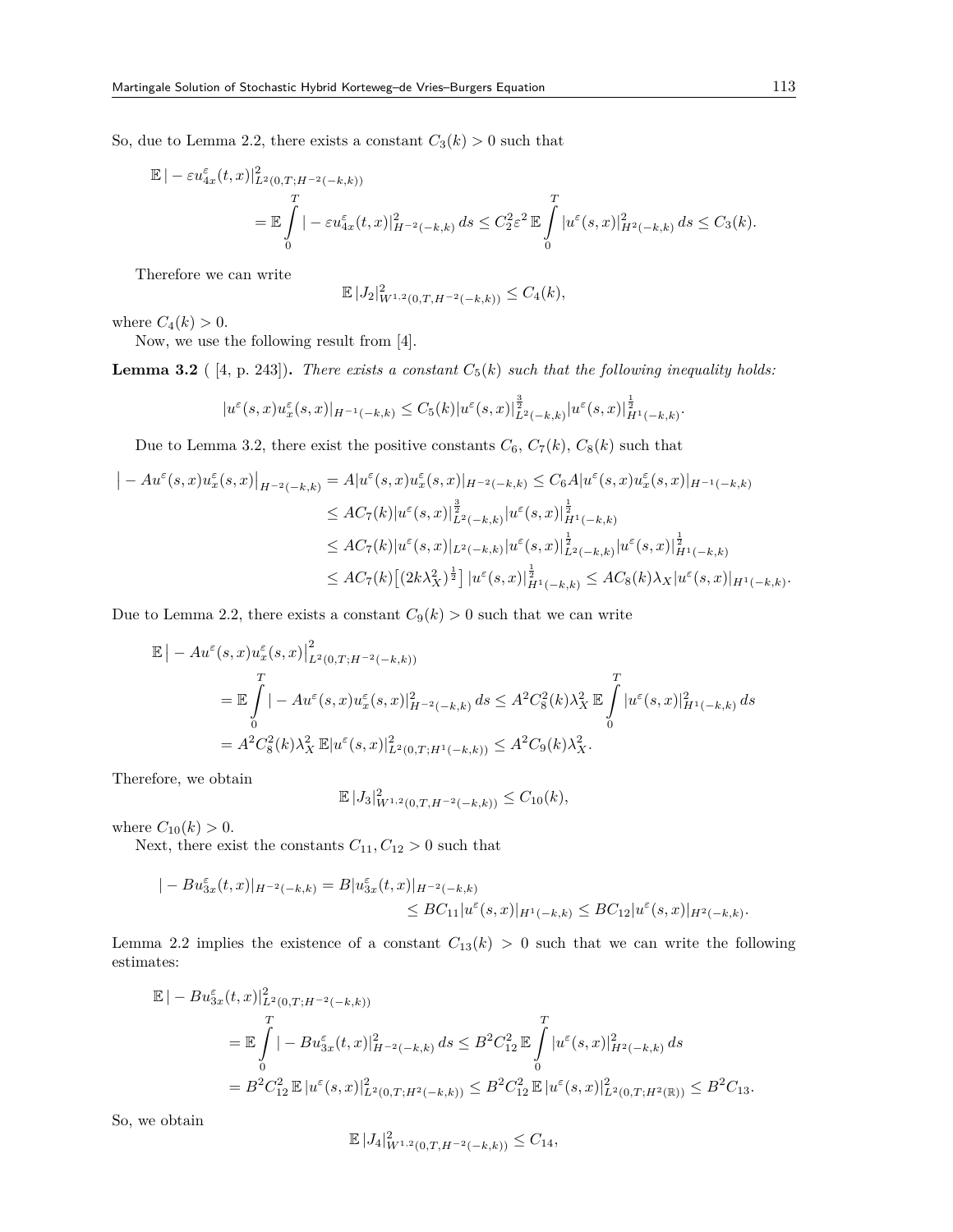where  $C_{14} > 0$ .

For some constant  $C_{15} > 0$ , we have

$$
|Cu_{2x}^{\varepsilon}(t,x)|_{H^{-2}(-k,k)} = C|u_{2x}^{\varepsilon}(t,x)|_{H^{-2}(-k,k)} \leq C C_{15}|u^{\varepsilon}(s,x)|_{L^{2}(-k,k)} \leq C C_{16}|u^{\varepsilon}(s,x)|_{H^{2}(-k,k)}.
$$

Lemma 2.2 implies the existence of a constant  $C_{17}(k) > 0$  such that

$$
\mathbb{E}|Cu_{2x}^{\varepsilon}(t,x)|_{L^{2}(0,T;H^{-2}(-k,k))}^{2}
$$
\n
$$
=\mathbb{E}\int_{0}^{T}|Cu_{2x}^{\varepsilon}(t,x)|_{H^{-2}(-k,k)}^{2}ds \leq C^{2}C_{16}^{2}\mathbb{E}\int_{0}^{T}|u^{\varepsilon}(s,x)|_{H^{2}(-k,k)}^{2}ds
$$
\n
$$
=C^{2}C_{16}^{2}\mathbb{E}|u^{\varepsilon}(s,x)|_{L^{2}(0,T;H^{2}(-k,k))}^{2} \leq C^{2}C_{16}^{2}\mathbb{E}|u^{\varepsilon}(s,x)|_{L^{2}(0,T;H^{2}(\mathbb{R}))}^{2} \leq C^{2}C_{17}.
$$

Hence we receive

$$
\mathbb{E} |J_5|_{W^{1,2}(0,T,H^{-2}(-k,k))}^2 \leq C_{18},
$$

where  $C_{18} > 0$ .

There exists a constant  $C_{19} > 0$  such that

$$
|-Du^{\varepsilon}(t,x)|_{H^{-2}(-k,k)}=D|u^{\varepsilon}(t,x)|_{H^{-2}(-k,k)}\leq DC_{19}|u^{\varepsilon}(s,x)|_{H^{2}(-k,k)}.
$$

Due to Lemma 2.2, for some constant  $C_{20}(k) > 0$ , we obtain

$$
\mathbb{E} | - Du^{\varepsilon}(t,x)|_{L^{2}(0,T;H^{-2}(-k,k))}^{2} = \mathbb{E} \int_{0}^{T} | - Du^{\varepsilon}(t,x)|_{H^{-2}(-k,k)}^{2} ds \leq D^{2} C_{19}^{2} \mathbb{E} \int_{0}^{T} |u^{\varepsilon}(s,x)|_{H^{2}(-k,k)}^{2} ds
$$
  
=  $D^{2} C_{19}^{2} \mathbb{E} |u^{\varepsilon}(s,x)|_{L^{2}(0,T;H^{2}(-k,k))}^{2} \leq D^{2} C_{19}^{2} \mathbb{E} |u^{\varepsilon}(s,x)|_{L^{2}(0,T;H^{2}(\mathbb{R}))}^{2} \leq D^{2} C_{20}.$ 

This implies that

$$
\mathbb{E} |J_6|_{W^{1,2}(0,T,H^{-2}(-k,k))}^2 \leq C_{21},
$$

where  $C_{21} > 0$ .

In Lemma 2.1 from [7], insert  $f(s) := \Phi(u(s, x))$ ,  $K = H = L^2(X)$ . Then

$$
\mathscr{I}(f)(t) = \int_{0}^{t} \Phi(u(s, x)) dW(s)
$$

and for all  $p \ge 1$  and  $\alpha < \frac{1}{2}$ , there exists a constant  $C_{22}(p, \alpha) > 0$  such that

$$
\mathbb{E}\bigg|\int\limits_0^t\Phi(u^{m}(s,x))\,dW(s)\bigg|_{W^{\alpha(p),2p}(0,T;L^2(X))}^{2p}\leq C_{22}(2p,\alpha)\,\mathbb{E}\bigg(\int\limits_0^T|\Phi(u^{m}(s,x))|_{L^0_2(L^2(X))}^{2p}\,ds\bigg).
$$

Therefore, due to condition (2.3), we can write

$$
\mathbb{E}\left|\int_{0}^{t} \Phi(u^{m}(s,x)) dW(s)\right|^{2p}_{W^{\alpha,2p}(0,T;L^{2}(X))} \leq C_{23}(p,\alpha), \text{ where } C_{23} > 0.
$$

Substitution of  $p := 1$  in the above inequality yields

$$
\mathbb{E}\left|J_{7}\right|^{2}_{W^{\alpha,2}(0,T;L^{2}(X))} = \mathbb{E}\left|\int_{0}^{t} \Phi(u(s,x))\,dW(s)\right|^{2}_{W^{\alpha,2}(0,T;L^{2}(X))} \leq C_{23}(2,\alpha) = C_{24}(\alpha). \tag{3.4}
$$

Let  $\beta \in (0, \frac{1}{2})$  and  $\alpha \in (\beta + \frac{1}{2}, \infty)$  be arbitrarily fixed. Note that the following relations hold:  $W^{\alpha,2}(0,T;L^2(\mathbb{R})) \subset W^{\alpha,2}(0,T;H^{-2}([-k,k)), \quad W^{1,2}(0,T,H^{-2}(-k,k)) \subset W^{\alpha,2}(0,T,H^{-2}(-k,k)).$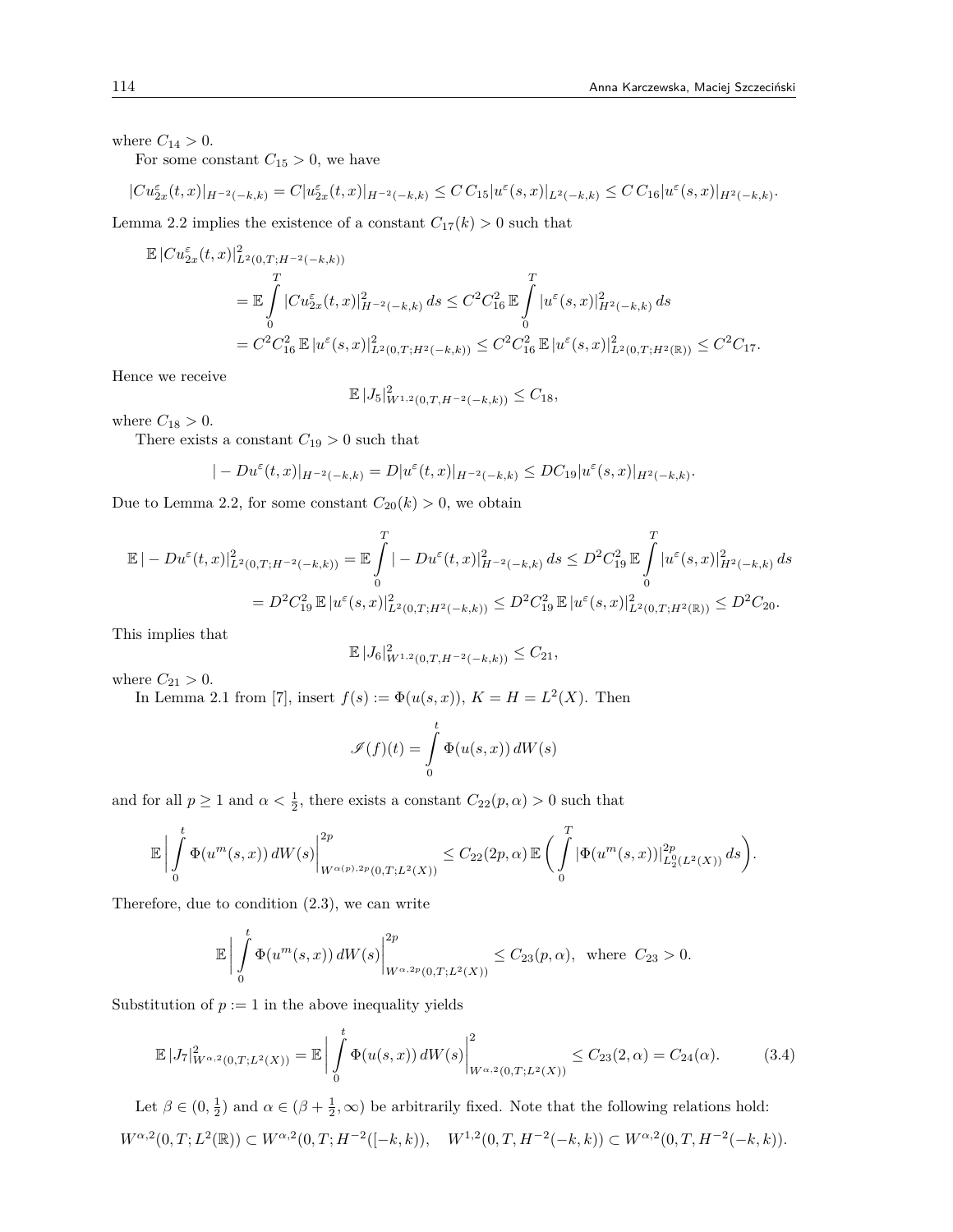Therefore, there exists a constant  $C_{25}(\alpha) > 0$  such that

$$
\mathbb{E}|u^{m}(s,x)|_{W^{\alpha,2}(0,T,H^{-2}(-k,k))}^{2} = \mathbb{E}\Big|\sum_{i=1}^{7}J_{i}\Big|_{W^{\alpha,2}(0,T,H^{-2}(-k,k))}^{2} \leq \mathbb{E}\Big(\sum_{i=1}^{7}|J_{i}|_{W^{\alpha,2}(0,T,H^{-2}(-k,k))}\Big)^{2}
$$
\n
$$
= \mathbb{E}\Big[\sum_{i=1}^{7}|J_{i}|_{W^{\alpha,2}(0,T,H^{-2}(-k,k))}^{2} + 2\sum_{i=1}^{6}\sum_{j=i+1}^{7}|J_{i}|_{W^{\alpha,2}(0,T,H^{-2}(-k,k))}|J_{j}|_{W^{\alpha,2}(0,T,H^{-2}(-k,k))}\Big]
$$
\n
$$
\leq \mathbb{E}\Big[\sum_{i=1}^{7}|J_{i}|_{W^{\alpha,2}(0,T,H^{-2}(-k,k))}^{2} + 2\sum_{i=1}^{6}\sum_{j=i+1}^{7}\big(|J_{i}|_{W^{\alpha,2}(0,T,H^{-2}(-k,k))}^{2} + |J_{j}|_{W^{\alpha,2}(0,T,H^{-2}(-k,k))}^{2}\big)\Big]
$$
\n
$$
= \mathbb{E}\Big[8\sum_{i=1}^{7}|J_{i}|_{W^{\alpha,2}(0,T,H^{-2}(-k,k))}^{2}\Big] = 8\sum_{i=1}^{7}\big[\mathbb{E}|J_{i}|_{W^{\alpha,2}(0,T,H^{-2}(-k,k))}^{2}\big] \leq C_{25}(\alpha).
$$

Moreover, one has

$$
W^{\alpha,2}(0,T,H^{-2}(-k,k)) \subset C^{\beta}(0,T;H_{loc}^{-3}(-k,k), \quad W^{\alpha,2}(0,T,H^{-2}(\mathbb{R})) \subset W^{\alpha,2}(0,T,H^{-2}(-k,k)).
$$
  
So, thus exist the constants  $C_{\alpha}(k)$ ,  $C_{\alpha}(k,k)$ ,  $0$  such that

So, there exist the constants  $C_{27}(k)$ ,  $C_{28}(k,\alpha) > 0$  such that

$$
\mathbb{E}|u^{\varepsilon}(s,x)|_{C^{\beta}(0,T;H^{-3}(-k,k)}^{2} \leq C_{26} \mathbb{E}|u^{\varepsilon}(s,x)|_{W^{\alpha,2}(0,T;H^{-3}(-k,k))}^{2} \leq C_{27}(k,\alpha),
$$
  

$$
\mathbb{E}|u^{\varepsilon}(s,x)|_{W^{\alpha,2}(0,T;H^{-2}(-k,k))} \leq C_{28}(k,\alpha).
$$
 (3.5)

Let  $\eta > 0$  be arbitrarily fixed. Lemma 2.2 implies the existence of a constant  $C_{30}(k) > 0$  such that

$$
\mathbb{E}|u^{\varepsilon}(s,x)|_{L^{2}(0,T,H^{-1}(-k,k))}^{2} \leq C_{29}(k)\mathbb{E}|u^{\varepsilon}(s,x)|_{L^{2}(0,T,H^{-1}(\mathbb{R}))}^{2} \widetilde{C}_{2} = C_{30}(k). \tag{3.6}
$$

Substituting in Lemma 2.1 of [4]  $\alpha_k := \eta^{-1} 2^k (C_{30}(k) + C_{27}(k, \alpha) + C_{28}(k, \alpha))$  and using Markov's inequality [12, p. 114] for

$$
X := |u^{\varepsilon}(s,x)|_{L^{2}(0,T,H^{-1}(-k,k))}^{2} + |u^{\varepsilon}(s,x)|_{W^{\alpha,2}(0,T,H^{-2}(-k,k))}^{2} + |u^{\varepsilon}(s,x)|_{C^{\beta}(0,T;H_{loc}^{-3}(-k,k))}^{2}
$$
  

$$
\varepsilon := \eta^{-1}2^{k}(C_{30}(k) + C_{27}(k,\alpha) + C_{28}(k,\alpha)),
$$

one obtains

$$
\mathbb{P}\left(u^{\varepsilon} \in A\big(\{\alpha_k\}\big)\right) = 1 - \mathbb{P}\left(|u^{\varepsilon}(s,x)|_{L^2(0,T,H^{-1}(-k,k))}^2 + |u^{\varepsilon}(s,x)|_{W^{\alpha,2}(0,T,H^{-2}(-k,k))}^2 + |u^{\varepsilon}(s,x)|_{C^{\beta}(0,T;H_{loc}^{-3}(-k,k))}^2 \ge \eta^{-1} 2^k (C_{30}(k) + C_{27}(k,\alpha) + C_{28}(k,\alpha))\right)
$$

$$
= 1 - \frac{C_{30}(k) + C_{27}(k,\alpha) + C_{28}(k,\alpha)}{\eta^{-1} 2^k (C_{30}(k) + C_{27}(k,\alpha) + C_{28}(k,\alpha))} = 1 - \frac{\eta}{2^k} > 1 - \eta.
$$

Let *K* be a mapping such that for  $\eta > 0$ ,  $K(\eta) := A({a_k^{(\eta)}})$  $\{a_k^{(\eta)}\}\)$ , where  $\{a_k^{(\eta)}\}$  $\binom{n}{k}$  is an increasing sequence of positive numbers that may, but does not have to, depend on *η*. Note that due to [4, Lemma 2.1], the set  $K(\eta)$  is compact for all  $\eta > 0$ . Moreover,  $\mathbb{P}\{K(\eta)\} > 1 - \eta$ , then the family  $\mathscr{L}(u^{\varepsilon})$  is tight.  $\Box$ 

## **4 Proof of Lemma 2.1**

*Proof.* Let  $\{e_i\}_{i\in\mathbb{N}}$  be an orthonormal basis in the space  $L^2(X)$ . Denote by  $P_m$ , for all  $m \in \mathbb{N}$ , the orthogonal projection on Sp(*e*1*, . . . , em*). Consider a finite-dimensional Galerkin approximation of problem  $(2.6)$  in space  $P_m L^2(X)$  in the form

$$
\begin{cases}\n du^{m,\varepsilon}(t,x) + \left(\varepsilon\theta\left(\frac{|u_{4x}^{m,\varepsilon}(t,x)|^2}{m}\right)u_{4x}^{m,\varepsilon}(t,x) + A\theta\left(\frac{|u_x^{m,\varepsilon}(t,x)|^2}{m}\right)u^{m,\varepsilon}(t,x)u_x^{m,\varepsilon}(t,x)\right. \\
\left. + B\theta\left(\frac{|u_{3x}^{m,\varepsilon}(t,x)|^2}{m}\right)u_{3x}^{m,\varepsilon}(t,x) - C\theta\left(\frac{|u_{2x}^{m,\varepsilon}(t,x)|^2}{m}\right)u_{2x}^{m,\varepsilon}(t,x) + Du^{m,\varepsilon}(t,x)\right)dt \\
= P_m\Phi(u^{m,\varepsilon}(t,x))\,dW^m(t),\n\end{cases}\n\tag{4.1}
$$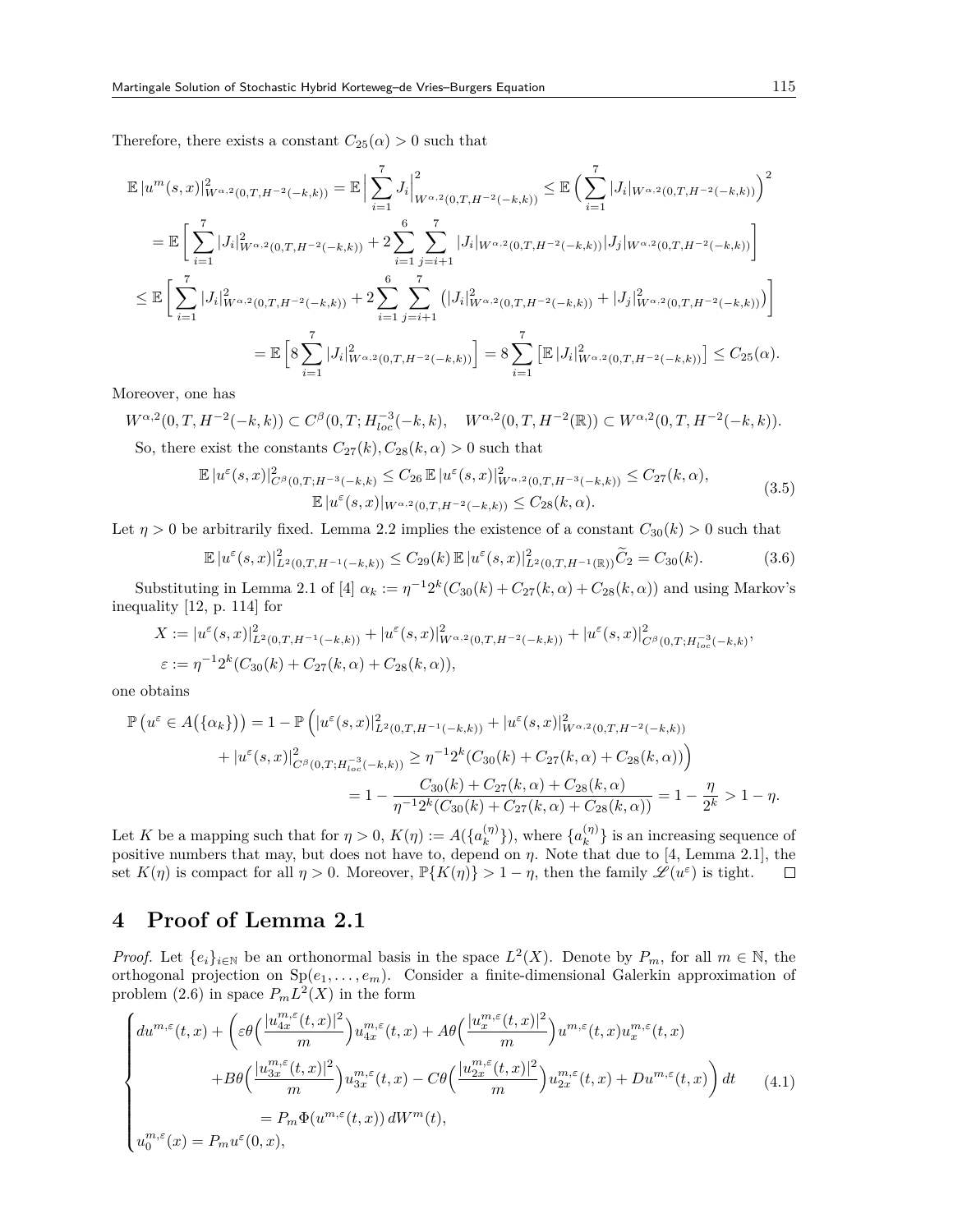where  $\theta \in C^{\infty}(\mathbb{R})$  satisfies the conditions

$$
\begin{cases}\n\theta(\xi) = 1, & \text{when } \xi \in [0, 1], \\
\theta(\xi) \in [0, 1], & \text{when } \xi \in (1, 2), \\
\theta(\xi) = 0, & \text{when } \xi \in [2, \infty).\n\end{cases}
$$
\n(4.2)

Let  $m \in \mathbb{N}$  be arbitrarily fixed and

$$
b(u(t,x)) := \varepsilon \theta \Big( \frac{|u_{4x}^{m,\varepsilon}(t,x)|^2}{m} \Big) u_{4x}^{m,\varepsilon}(t,x) + A\theta \Big( \frac{|u_x^{m,\varepsilon}(t,x)|^2}{m} \Big) u^{m,\varepsilon}(t,x) u_x^{m,\varepsilon}(t,x) + B\theta \Big( \frac{|u_{3x}^{m,\varepsilon}(t,x)|^2}{m} \Big) u_{3x}^{m,\varepsilon}(t,x) - C\theta \Big( \frac{|u_{2x}^{m,\varepsilon}(t,x)|^2}{m} \Big) u_{2x}^{m,\varepsilon}(t,x) + Du^{m,\varepsilon}(t,x),
$$
  

$$
\sigma(u(t,x)) := P_m \Phi(u^{m,\varepsilon}(t,x)).
$$

Then

$$
|b(u(t,x))|_{L^2(X)} \leq \varepsilon \left| \theta\left(\frac{|u_{4x}^{m,\varepsilon}(t,x)|^2}{m}\right) u^{m,\varepsilon}(t,x) u_{4x}^{m,\varepsilon}(t,x) \right|_{L^2(X)} + A \left| \theta\left(\frac{|u_{3x}^{m,\varepsilon}(t,x)|^2}{m}\right) u^{m,\varepsilon}(t,x) u_x^{m,\varepsilon}(t,x) \right|_{L^2(X)} + B \left| \theta\left(\frac{|u_{3x}^{m,\varepsilon}(t,x)|^2}{m}\right) u_{3x}^{m,\varepsilon}(t,x) \right|_{L^2(X)} + C \left| \theta\left(\frac{|u_{2x}^{m,\varepsilon}(t,x)|^2}{m}\right) u_{2x}^{m,\varepsilon}(t,x) \right|_{L^2(X)} + D |u^{m,\varepsilon}(t,x)|_{L^2(X)} =: \varepsilon J_1 + AJ_2 + BJ_3 + CJ_4 + DJ_5.
$$

Note that

$$
J_2 = \begin{cases} 0, & \text{when } |u^{m,\varepsilon}_x(t,x)| \geq \sqrt{2m} \,, \\ \lambda |u^{m,\varepsilon}(t,x)u^{m,\varepsilon}_x(t,x)|_{L^2(X)}, & \text{when } |u^{m,\varepsilon}_x(t,x)| \leq \sqrt{2m}, \end{cases}
$$

where  $\lambda \in [0, 1]$ . So,

$$
J_2 \le |u^{m,\varepsilon}(t,x)u^{m,\varepsilon}_x(t,x)|_{L^2(X)} \le \sqrt{2m}|u^{m,\varepsilon}(t,x)|_{L^2(X)}.
$$

Similarly,

$$
\begin{aligned} J_1 &= \begin{cases} 0, & \text{when} \hspace{0.1cm} |u^{m,\varepsilon}_{4x}(t,x)| \geq \sqrt{2m}, \\ \lambda |u^{m,\varepsilon}_{4x}(t,x)|_{L^2(X)}, & \text{when} \hspace{0.1cm} |u^{m,\varepsilon}_{4x}(t,x)| \leq \sqrt{2m} \end{cases}, \\ J_3 &= \begin{cases} 0, & \text{when} \hspace{0.1cm} |u^{m,\varepsilon}_{3x}(t,x)| \geq \sqrt{2m}, \\ \lambda |u^{m,\varepsilon}_{3x}(t,x)|_{L^2(X)}, & \text{when} \hspace{0.1cm} |u^{m,\varepsilon}_{3x}(t,x)| \leq \sqrt{2m} \end{cases}, \end{aligned}
$$

and

$$
J_4 = \begin{cases} 0, & \text{when } |u_{2x}^{m,\varepsilon}(t,x)| \geq \sqrt{2m} \,, \\ \lambda |u_{2x}^{m,\varepsilon}(t,x)|_{L^2(X)}, & \text{when } |u_{2x}^{m,\varepsilon}(t,x)| \leq \sqrt{2m} \,, \end{cases}
$$

where  $\lambda \in [0, 1]$ . Thus

*J*1*, J*3*, J*<sup>4</sup> *≤ √* 2*m .*

Therefore, one gets

$$
|b(u^{m,\varepsilon}(t,x))|_{L^{2}(X)} = \varepsilon J_{1} + AJ_{2} + BJ_{3} + CJ_{4} + DJ_{5}
$$
  
\n
$$
\leq \varepsilon \sqrt{2m} + A\sqrt{2m} |u^{m,\varepsilon}(t,x)|_{L^{2}(X)} + B\sqrt{2m} + C\sqrt{2m} + D|u^{m,\varepsilon}(t,x)|_{L^{2}(X)}
$$
  
\n
$$
= (A\sqrt{2m} + D)|u^{m,\varepsilon}(t,x)|_{L^{2}(X)} + \sqrt{2m} (\varepsilon + B + C).
$$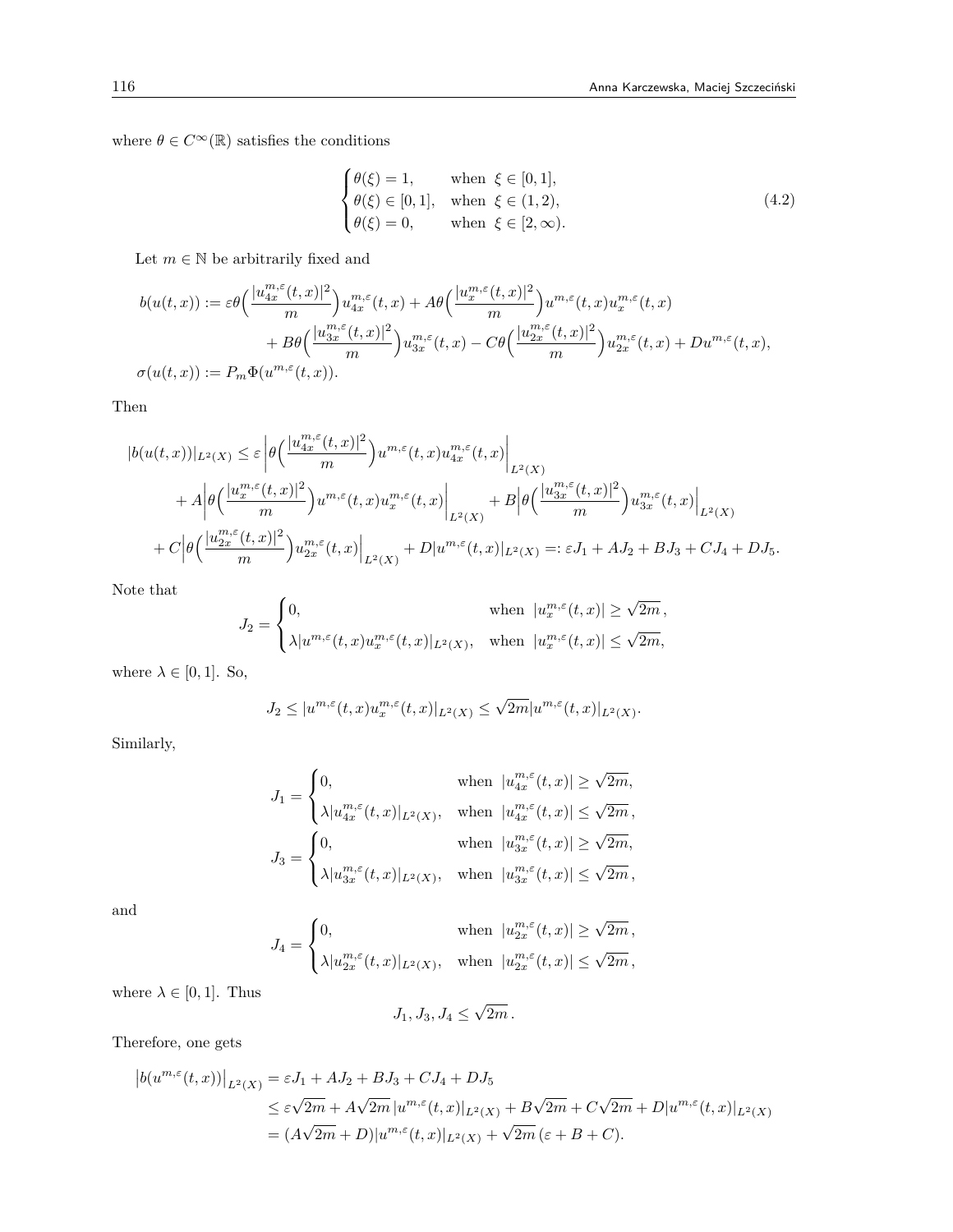Moreover, due to condition (2.3), there exist the constants  $\kappa_1, \kappa_2 > 0$  such that

$$
\|\Phi(u^m(t,x))\|_{L^2_0(L^2(X))} \le \kappa_1 |u^m(t,x)|_{L^2(X)} + \kappa_2,
$$

so,

$$
|b(u^{m,\varepsilon}(t,x))|_{L^2(X)} + ||\sigma(u^m(t,x))||_{L^2_0(L^2(X))}
$$
  
\n
$$
\leq (A\sqrt{2m} + D)|u^{m,\varepsilon}(t,x)|_{L^2(X)} + \sqrt{2m}(\varepsilon + B + C) + \kappa_1|u^m(t,x)|_{L^2(X)} + \kappa_2
$$
  
\n
$$
= (A\sqrt{2m} + D + \kappa_1)|u^{m,\varepsilon}(t,x)|_{L^2(X)} + \sqrt{2m}(\varepsilon + B + C) + \kappa_2.
$$

Let  $\kappa := \max{\kappa_1, \kappa_2}$  and  $\Lambda = \max{\{A, \varepsilon + B + C\}}$ . Then

$$
|b(u^{m,\varepsilon}(t,x))|_{L^2(X)} + ||\sigma(u^m(t,x))||_{L^2_0(L^2(X))}
$$
  
\n
$$
\leq (\Lambda\sqrt{2m} + \kappa + D)|u^{m,\varepsilon}(t,x)|_{L^2(X)} + \Lambda\sqrt{2m} + \kappa + D
$$
  
\n
$$
= (\Lambda\sqrt{2m} + \kappa + D)(|u^{m,\varepsilon}(t,x)|_{L^2(X)} + 1).
$$

Therefore, by [9, Proposition 3.6], and [9, Proposition 4.6], for all  $m \in \mathbb{N}$ , there exists a martingale solution to (4.1). Additionally, applying the same methods as in Section 3, one can show that for all *m*, there exists a constant  $\tilde{C}_1(\varepsilon) > 0$  such that

$$
\mathbb{E}\left(|u^{m,\varepsilon}(t,x)|_{L^2(0,T;H^2(X))}^2\right) \le \widetilde{C}_1(\varepsilon).
$$

Moreover, for all *m* and all  $k \in X_k$ , there exists a constant  $\widetilde{C}_2(k,\varepsilon) > 0$  such that

$$
\mathbb{E}v(|u^{m,\varepsilon}(t,x)|_{L^2(0,T;H^1(-k,k))}^2) \le \widetilde{C}_2(k,\varepsilon),
$$

and the family of distributions  $\mathscr{L}(u^{m,\varepsilon})$  is tight in  $L^2(0,T;L^2(X)) \cap C(0,T;H^{-3}(X))$ . Then application of the same methods as in Section 2, leads to the proof of the existence of a martingale solution to  $(2.6)$  with conditions  $(2.3)$ ,  $(2.4)$  and  $(2.5)$ .  $\Box$ 

### **Acknowledgments**

The authors would like to thank the anonymous reviewer for a thorough and careful examination of the manuscript and pieces of advice allowing them to improve the paper.

## **References**

- [1] R. A. Adams, *Sobolev Spaces*. Pure and Applied Mathematics, Vol. 65. Academic Press [Harcourt Brace Jovanovich, Publishers], New York–London, 1975.
- [2] P. Billingsley, *Convergence of Probability Measures*. Second edition. Wiley Series in Probability and Statistics: Probability and Statistics. A Wiley-Interscience Publication. John Wiley & Sons, Inc., New York, 1999.
- [3] G. Da Prato and J. Zabczyk, *Stochastic Equations in Infinite Dimensions*. Encyclopedia of Mathematics and its Applications, 44. Cambridge University Press, Cambridge, 1992.
- [4] A. de Bouard and A. Debussche, On the stochastic Korteweg-de Vries equation. *J. Funct. Anal.* **154** (1998), no. 1, 215–251.
- [5] I. S. Elkamash and I. Kourakis, Electrostatic shock structures in dissipative multi-ion dusty plasmas. *Physics of Plasmas* **25** (2018), 062104.
- [6] I. S. Elkamash, R. A. Kraenkel, F. Verheest, R. M. Coutinho, B. Reville and I. Kourakis, Generalized hybrid Korteweg de Vries–Burgers type equation for propagating shock structures in non-integrable systems. (private communication).